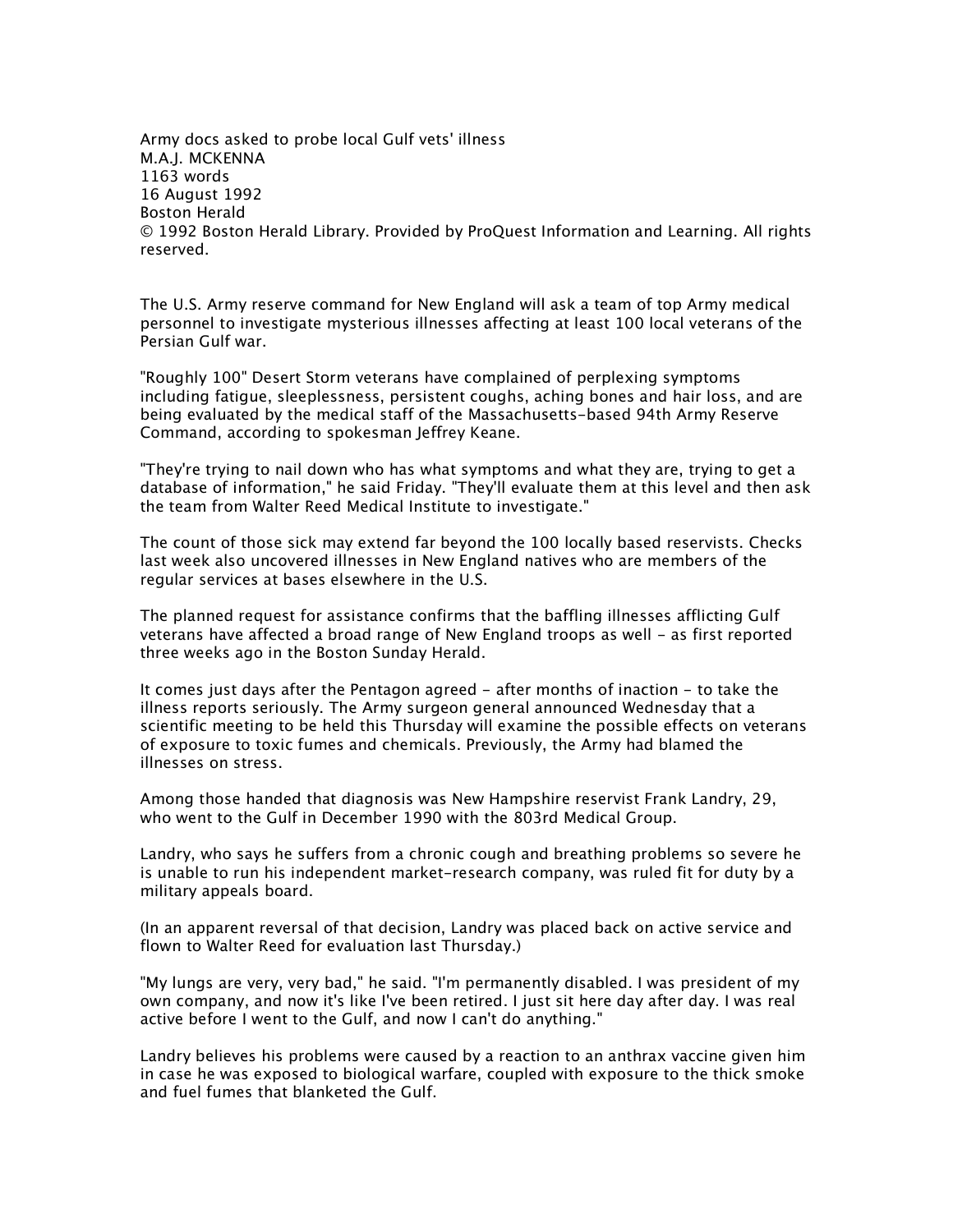Toxins from oil wells set alight by the retreating Iraqi forces, fuel used in tent heaters and diesel oil sprayed around encampments to keep down dust are the most frequently mentioned sources of veterans' problems. Last week, civilian researchers blamed "petrochemical poisoning" for severe symptoms reported by soldiers in several states.

The New England veterans who report problems say that, no matter their location, they were breathing smoke and fumes all the time.

"The smoke was horrible; some days at high noon it would be like a full-moon night," said Bill Sengel, a Merchant Marine captain from Limerick, Maine who began transporting materiel to the Gulf in August 1990.

The smoke penetrated even his ship's living quarters, said Sengel, who also is suspicious of fumes rising off the freshly painted tanks and Humvees in his hold.

Since returning to the States, Sengel has had endocrine and pulmonary problems.

A cyst "the size of a quarter" has been removed from his mouth; he is continually fatigued, plagued by mouth and gum problems, and has more than \$3,000 in medical bills because, "My teeth are all falling out."

His friend Delmar Webster, a first engineering officer, had his salivary glands removed during several emergency surgeries; has been hospitalized for unexplainable severe aches along his bones; and is, by his own account, fatigued, insomniac, and deeply anxious.

His medical bills have topped \$30,000. As members of a civilian service, neither he nor Stengel is covered by the Veterans' Administration.

Anxiety over medical bills is a constant among affected veterans. Steve Robertson, a lobbyist for the American Legion in Washington, D.C., and a Desert Storm reservist with health problems, said last week that reservists have the most trouble using the V.A. system.

"The criteria are that the VA must help you if you were disabled in connection with your service or if you are economically indigent," he said. "The catch is proving it was service-connected. And for a reservist it's more complicated, because the VA only has an obligation to see you when you are an active-duty soldier."

(However, asked about eligibility, Susan MacKenzie, assistant chief of the medical administration service at the V.A. Medical Center in Jamaica Plain, said any regular or reserve service member who was called to active duty is eligible for care there.)

In the past several weeks, the veterans' grapevine has hummed with stories of Gulf vets who have multiple disabling illnesses and huge medical bills - such as Gary Zuspann of Texas, one of the first to go public, and Chuck Weatherman of North Carolina, awarded a Purple Heart after being hit with Iraqi shrapnel. Since his medical discharge in February, Weatherman has been to the emergency room four times for chest cramps, fatigue and shortness of breath; physical problems have caused him to lose two jobs.

"I can't get him on medical insurance; I'm paying the bills," said his father, James Weatherman, in a phone interview. "They said just this week that he's eligible for the VA, but it's been a long time in coming. They've been saying his problems are not serviceconnected."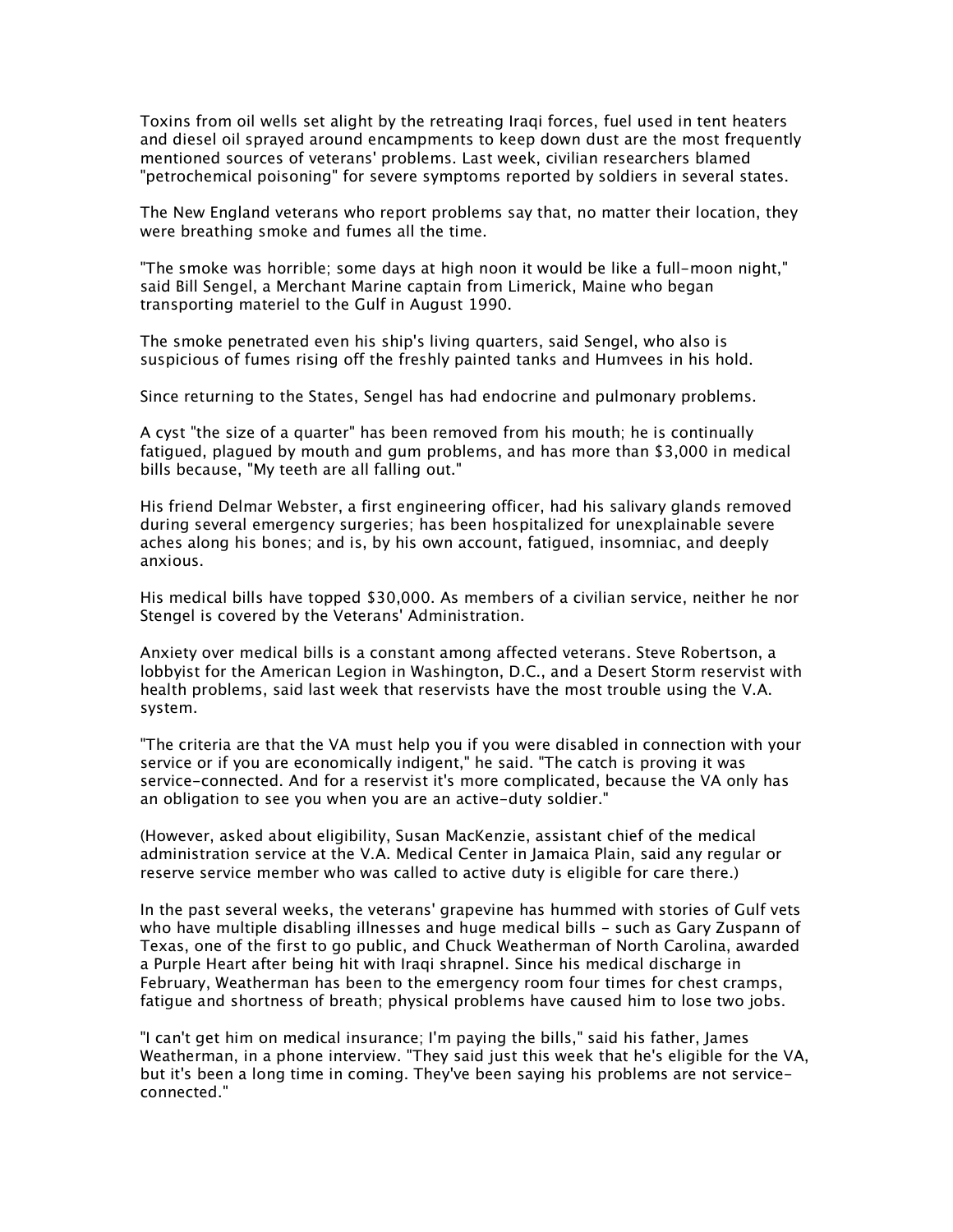Stories like that make local vets and their families very nervous.

Steven Powers of Revere, 29, went to the Gulf with the 94th Military Police and returned with some damage to his formerly excellent hearing - plus fatigue, shortness of breath, a rash, and a cough that his wife Joanne says "has him living on Vick's lozenges."

"I feel like I have to go to my own doctor, because every time I go to the V.A. they make me pay for it," Steve Powers said. "I can't prove it was service-connected. They're useless to me."

The same symptoms have affected Peter Azer of Hull, 51, who went to the Gulf with the 1058th Transportation Company of the Massachusetts National Guard and now works with his sons as a produce distributor.

He acknowledges severe wrist and leg pain, a cough, fatigue and digestive disturbances. His wife Hindaworries that his memory and good spirits have also been affected

"He's always tired, where before he couldn't sit still, he pushed me to do things," she said. "The physical things you can deal with - but how do you explain to a doctor a difference in who the person is?"

War not over for E. Boston man M.A.J. McKENNA 480 words 16 August 1992 Boston Herald © 1992 Boston Herald Library. Provided by ProQuest Information and Learning. All rights reserved.

For some New England veterans, the persistent illnesses apparently caused by their Persian Gulf service have been merely troubling; for others, disabling.

For Philip Abbatessa of East Boston and his family, they've been terrifying.

Abbatessa left for Saudi Arabia in August 1990, midway through a three-year commitment with the U.S. Army's 101st Airborne Division.

Part of the force that swept around Kuwait to punch into Iraq, he was thoroughly exposed to the region's talc-like sand and its parasites, to the fog-thick smoke of the oil fires and to the pills and shots given to troops to protect against biological and chemical attacks.

The first problem, an unexplained skin rash, started in the desert. Then came others.

"As soon as he came back, he had what we thought was asthma - he couldn't breathe, he had a terrible time," said his mother, Phyllis Abbatessa Dwyer.

Quickly added to that was disabling dysentery that over-the-counter drugs didn't help.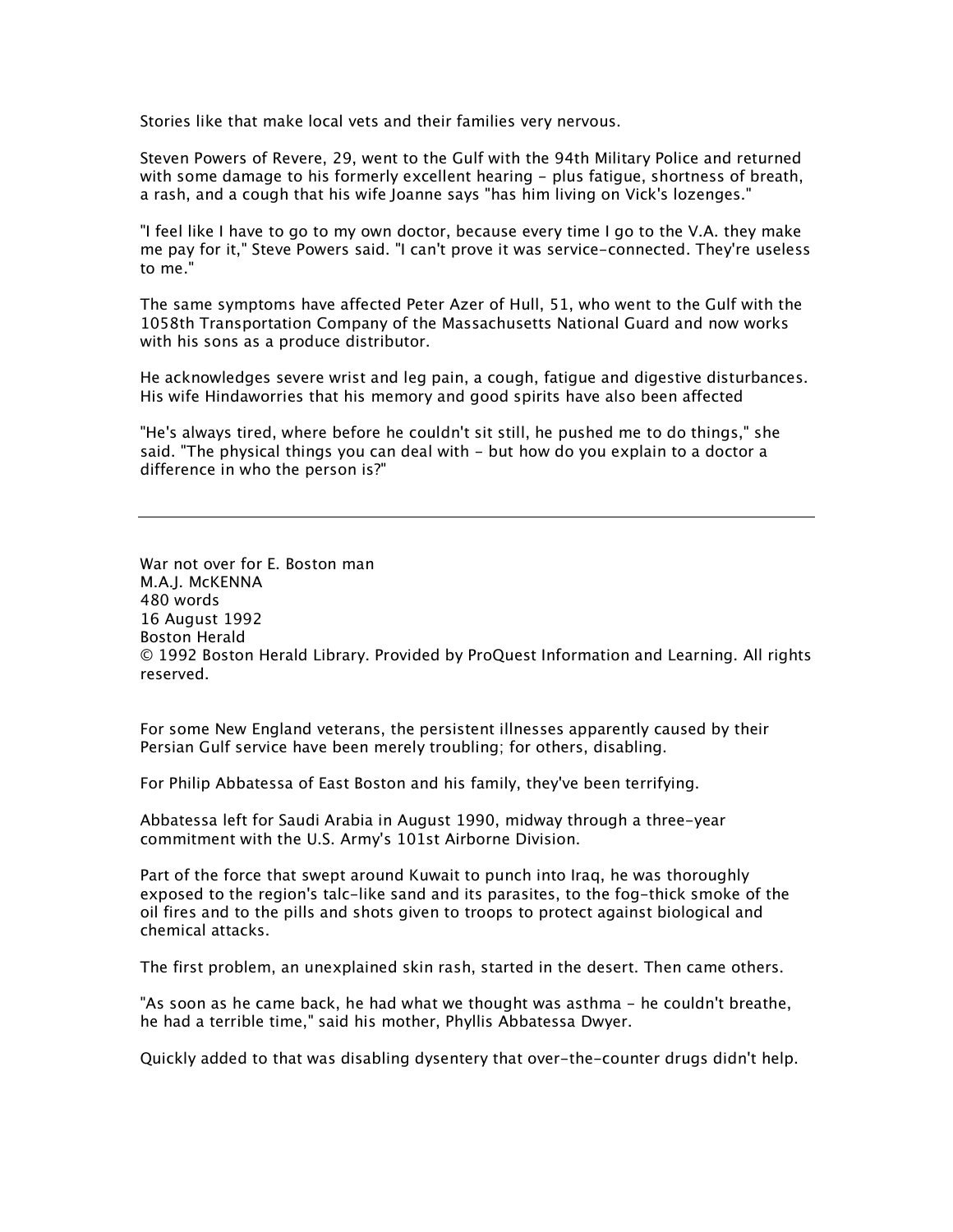"He lived in the bathroom," said Paula Abbatessa, who married Philip in December 1991. They set up house in Clarksville, Tenn., near his post at Fort Campbell, Ky.

"Then he started getting real sick. He couldn't eat anything. Finally one night, he was bleeding and bleeding. We took him to the emergency room and they admitted him."

After an overnight stay, Abbatessa was shipped to the medical center at Wright-Patterson Air Force Base outside Dayton, Ohio. He was hospitalized there for three weeks in April.

"They kept doing tests and saying I had infections," Philip said. "They took chunks of tissue out of me. They kept taking pictures of my skin; I had to sign a release for them to put it in a medical journal."

According to the Abbatessas, they were given three possible diagnoses. First, hemorrhoids. Then, Crohn's disease, a severe bowel inflammation. Then: colon cancer.

And finally - although Philip says there was and is no change in his symptoms - perfect health. He was discharged from the hospital and sent back to base.

Philip charges that supervisors at his post harassed him, urging him to live by the Army code of "Suck it up and keep on going."

(Base personnel could not be reached for comment on his story. Last week, however, the Army surgeon general's office said it would set aside its earlier ruling that soldiers' ills were due to psychological causes and would convene a panel on toxic and chemical effects.)

This week, Philip and Paula return to Tennessee to pack up and move. Phil's tour of duty is over and he has no desire to re-enlist.

Although the rash and dysentery persist and he says he can no longer run or lift weights, Philip Abbatessa is not receiving a medical discharge.

Gulf war mystery illness hits Hanscom unit hard M.A.J. MCKENNA 963 words 13 September 1992 Boston Herald © 1992 Boston Herald Library. Provided by ProQuest Information and Learning. All rights reserved.

At least half the members of a special Desert Storm unit shipped to the Persian Gulf through Hanscom Air Force Base have come down with the mysterious symptoms that are plaguing Gulf war veterans.

The members of the 3245th Security Police are the first veterans to report a high rate of sickness within one New England unit.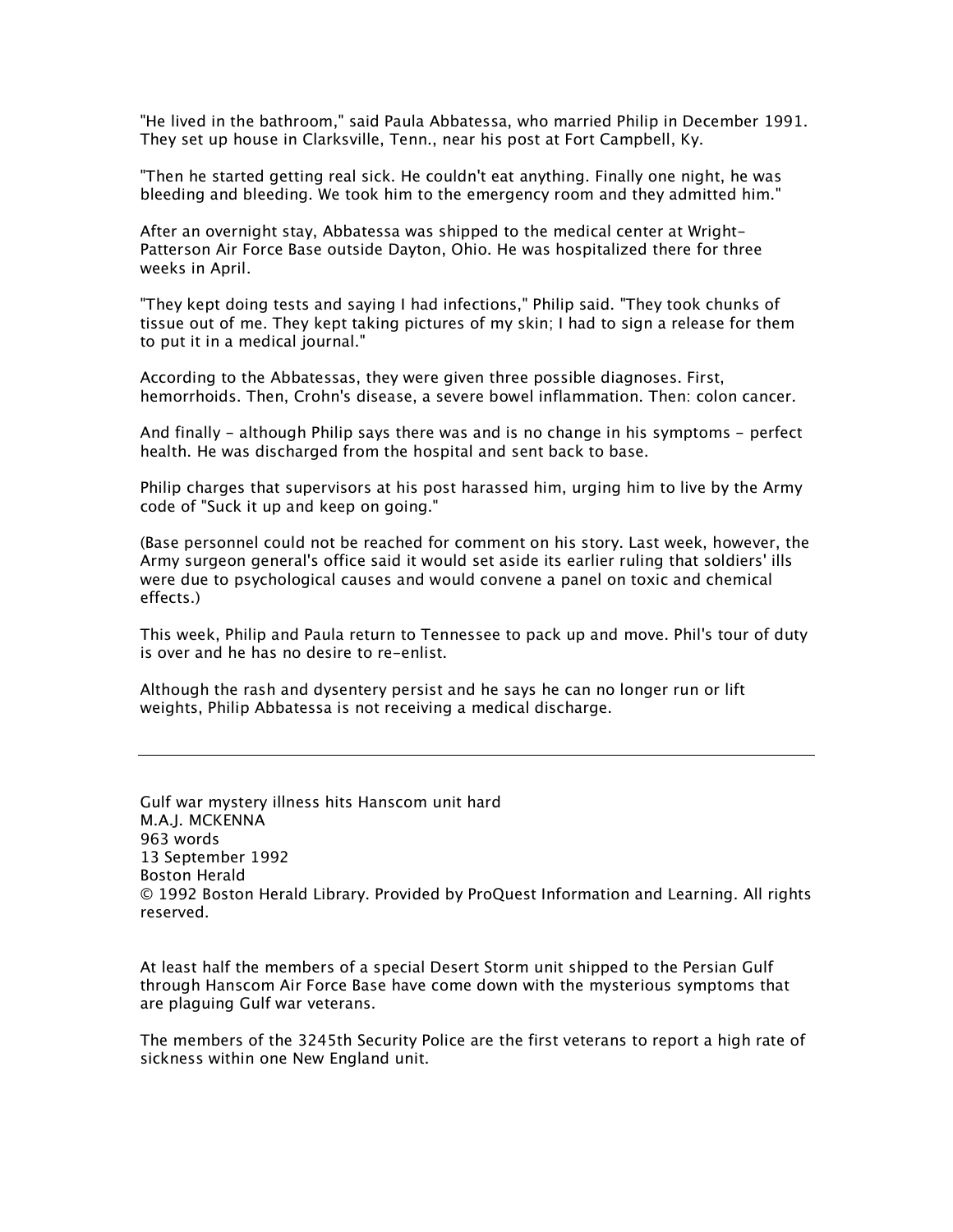Their symptoms - breathing difficulties, digestive problems, unexplained rashes, mouth and rectal bleeding, joint pain and severe fatigue - are the same as those reported by hundreds of Gulf veterans across the country since the problems surfaced in an Indiana Army supply unit last spring.

This Wednesday, the U.S. Department of Defense will make its first official response to the rapidly mounting reports of unexplained illnesses.

Representatives of the department, the Veterans' Administration, the federal Centers for Disease Control and other agencies will testify in Washington, D.C., before the House of Representatives' Committee on Veterans Affairs.

"We want to hear what the federal government is doing to address veterans' complaints and gather information on the range of their problems," said a spokeswoman for the committee.

The hearings are being eagerly awaited by the members of the 3245th, an Air Force unit which acts as airbase law enforcement in peacetime but in wartime performs classified duties related to airbase defense.

"We want to know what happened and I think we deserve the answers," said Chris Dauer, apparently the unit's sickest member. "If they know, they should tell us."

Out of the 12 unit members who went to the Persian Gulf, eight have left the Air Force. Five of those eight are sick and are willing to be publicly identified. But the true number of those afflicted appears to be higher: At least two other former unit members have told their buddies that they have similar symptoms. Members of the unit who remain in the Air Force declined to be interviewed.

The worst afflicted is Dauer, a 23-year-old Boxboro resident. Since returning from the Gulf in March 1991, he has undergone brain surgery to remove a pituitary tumor; had spells of breathing difficulties two to three times a week, some severe enough to require emergency medical help; and suffered gastric difficulties and sharp abdominal pains. He also has unexplained growths on his hands, a hard, milky rash that appears and disappears, and near-chronic fatigue.

Dauer's physicians are divided on the cause of the tumor. But Dr. Victor Gordon of the VA Hospital in Manchester, N.H., who examined Dauer in August and found his lung capacity diminished 20 percent, has little doubt about the other symptoms.

"I have seen so many young people who were very healthy before they went to the Persian Gulf region and who came home very sick," said Gordon, who has examined reservists and regular military members referred from doctors nationwide.

"There is no doubt in my mind that there is a link between their symptoms and some exposure in the Persian Gulf. The coincidence is too striking."

The link has also occurred to Dauer, who now works in security for MIT and whose wife, Sherri, is about to have their first child.

"I have the same symptoms as people in Indiana and people from Boston who were posted at other bases," he said. "It's too much of a coincidence for me."

The same apparent coincidence has affected Dauer's former bunkmate, Robb Barton, who now lives in Orlando, Fla. Since returning to the United States in March 1991, he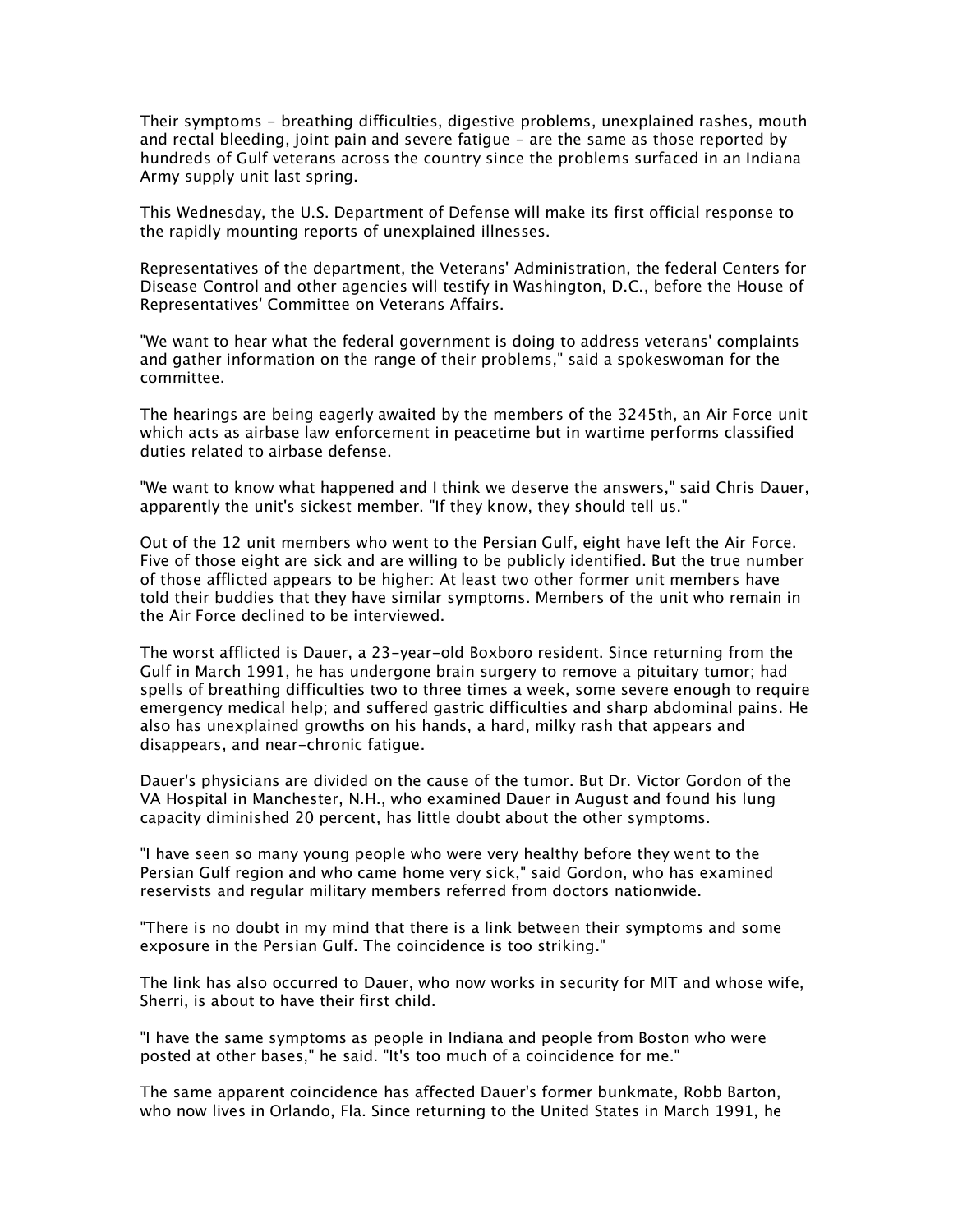has suffered joint pain in both knees; persistent coughs and colds; and rectal bleeding. Approximately every two weeks, he vomits blood.

In what's becoming a familiar pattern to sick veterans, Dauer and Barton and their unitmates were found by military doctors to have only minor complaints - even though, in some cases, Veterans Administration doctors have subsequently found them to be seriously affected.

According to Dauer, his tumor was originally diagnosed as sinusitis. Barton sought help at a Florida military hospital and was dissatisfied with the results.

"I went to a doctor at the Navy hospital here and he told me I must have swallowed a chicken bone," Barton said in a phone interview. "Another one told me it was the heat but I've lived in Florida all my life."

Other former members of the 3245th report one or more of the same symptoms as Barton and Dauer, though no one else is as sick. Jim Fisherauer Jr. of Schenectady, N.Y., went to the Gulf twice. In mid-1991, while home on leave, he began coughing up blood. Today, five months after returning from his second tour, he frequently tastes blood in his mouth, his feet and ankles ache too much for him to run, and he is tired all the time.

Tim O'Connor of Connecticut, 29, has pains in his hands and feet. And Cliff Renshaw, 30, who now coaches high-school football, used to be an avid athlete - but he can't lift the weights he once did, is too tired for the Stairmaster and has to stop to walk in the middle of a mile-long run. He has had joint pain and headaches, spots where facial hair refuses to grow and a persistent rash on his legs.

"My wife is still in the military, so to see a civilian doctor I have to get a referral from the military guys," Renshaw said. "I keep asking. I've been back three times."

In addition to their own problems, the former unit-mates worry about their buddies still in the Air Force.

"I wish people would come forward, but they're afraid they'll lose their jobs," Dauer said.

Combat-related illness still a mystery M.A.J. McKENNA 399 words 7 March 1993 Boston Herald © 1993 Boston Herald Library. Provided by ProQuest Information and Learning. All rights reserved.

In the year since the first reports surfaced of mysterious symptoms suffered by veterans of Operation Desert Storm, little has changed - except the number of service members reportedly affected.

One week ago, the American Legion held a press conference in Texas to charge the Department of Veterans Affairs with being insufficiently responsive to sick veterans' problems. The Legion used the opportunity to release its latest estimate of how many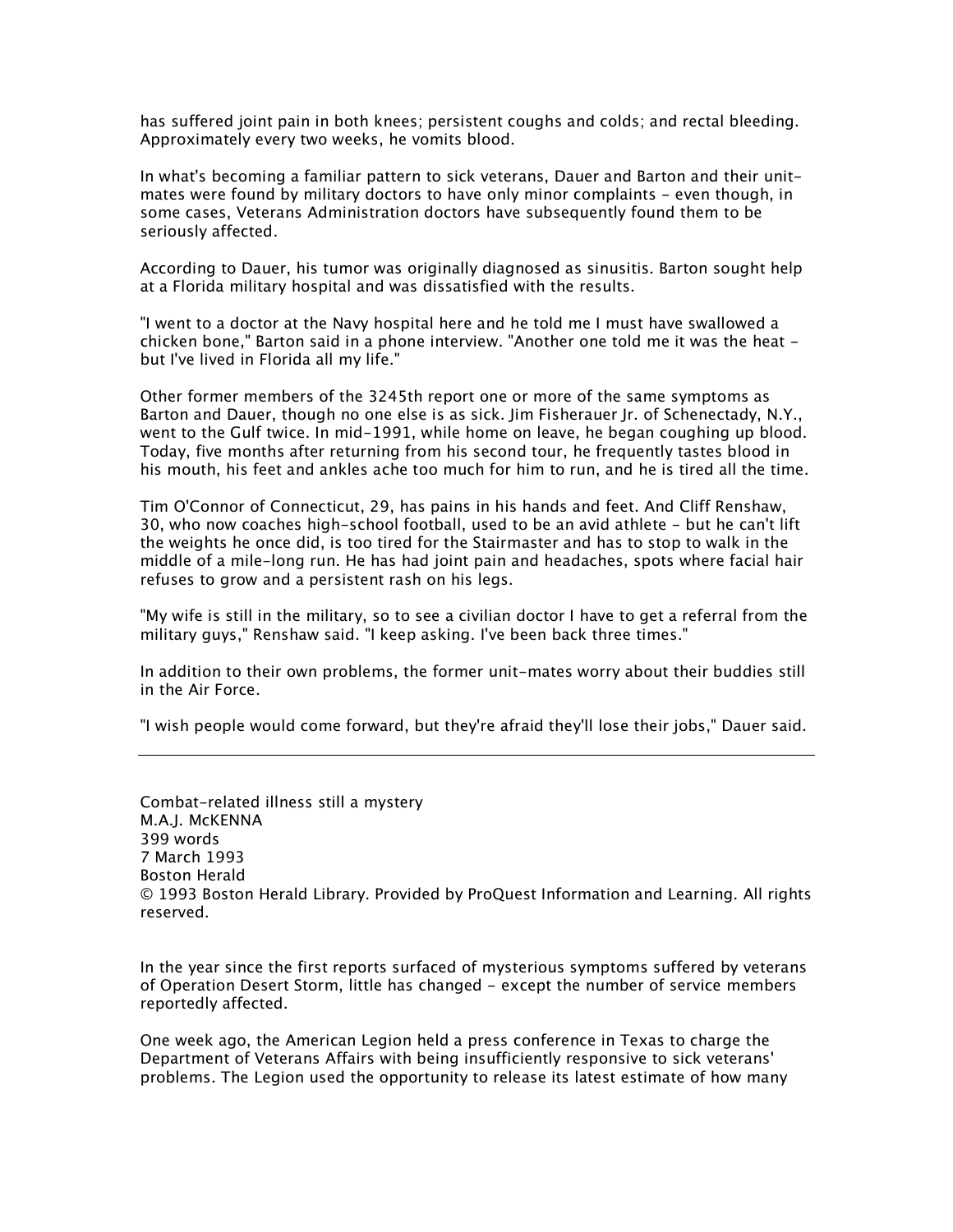sick veterans there are: 21,000, or more than 4 percent of the entire force deployed for Desert Storm.

Official government estimates have never topped 1,000.

Simultaneously, the American Academy of Environmental Medicine, a group of 550 U.S. and Canadian physicians, announced a nationwide study of sick veterans.

The group said it hopes to conduct in-depth testing on 100 sick Gulf vets, 100 healthy Gulf veterans, and 100 healthy veterans who stayed stateside during the war.

The doctors' group believes the unexplained illnesses may arise from service members' exposure to manufactured toxins from oil-well fire smoke to pesticides.

Some of its members have interpreted the symptoms as an epidemic-sized outbreak of multiple chemical sensitivity - a controversial diagnosis that is essentially a broadspectrum allergy to environmental toxins.

A second camp believes the Gulf syndrome can be traced to a rare parasitic disease called leishmaniasis, transmitted by the bite of a sand flea.

Fear of leishmaniasis caused the Red Cross to ban blood donation by Desert Storm combatants once they returned to the United States - even though fewer than 30 service members nationwide have been proved to have the disease in Army tests.

Leishmaniasis was originally believed to be an easily treatable skin disease with minor consequences. But in late 1991, the Pentagon said it had discovered some troops were infected with a more persistent systemic form - one that could lie dormant for years before triggering high fevers, extreme fatigue and diarrhea, particularly in people whose immune systems had already been damaged.

In late 1992, Pentagon medical personnel said up to 1,000 troops could be infected with the more serious form of the disease; that the best available tests could miss up to onethird of those cases; and - in an especially troublesome development for spouses of service members - that the disease had been found in rare cases to be transmitted by sexual contact.

Gulf-war illness spreads to vets' wives &babies M.A.J. MCKENNA 1056 words 7 March 1993 Boston Herald © 1993 Boston Herald Library. Provided by ProQuest Information and Learning. All rights reserved.

The mysterious illness that has struck down veterans of the Persian Gulf war is claiming a new set of victims: Servicemen's wives say they and their infant children now show the same shocking symptoms.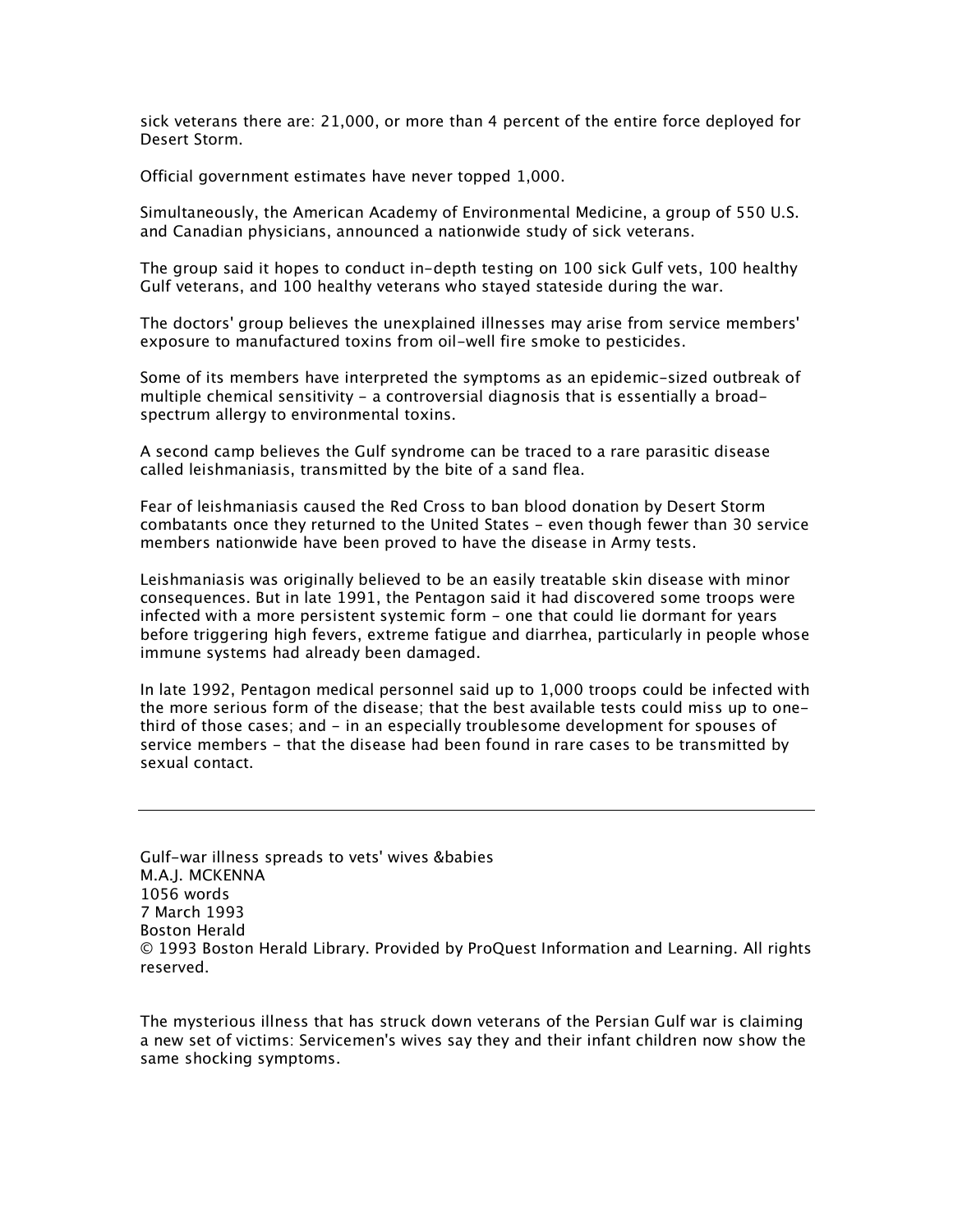In a pattern that mimics the initial news of service members' illnesses a year ago, clusters of veterans wives - in North Carolina, Alabama, Texas and other states - report they suffer the same disabling skin rashes, joint pains and chronic fatigue that affect their husbands.

Disturbingly, they believe illnesses and birth defects - possibly even several deaths - of infants conceived and born since the Gulf war are linked to the baffling syndrome as well.

"We have instances of women with serious female problems, other women who have had numerous miscarriages, children who appear to be normal but have chronic colds, respiratory problems, allergies and diarrhea," said Dorothy Brooks, who heads the North Carolina-based Military Families Support Network, created to gather information for sick Gulf vets.

"We have soldiers call thinking it's just themselves who are sick, until we begin to ask about their wives. Of the 1,000 soldiers in our database, I would say 75 percent have wives with problems."Veterans' spouses in Massachusetts are possibly experiencing the same symptoms, according to a VA outreach worker - but because spouses largely use private doctors, the problems would not be recognized.

Reports of unexplained illnesses among veterans of the Gulf war began surfacing last spring, first among a single group of reservists in Indiana, then throughout the country - including in units in Massachusetts, uncovered by the Boston Herald.

The disabling symptoms - which ranged from sores and rashes to lung and heart ailments, gastrointestinal problems, hair loss and unexplained bleeding - were initially blamed on stress by the military.

Veterans' groups and private doctors, however, contended the problems arose from war-related contaminants: smoke, crude-oil fumes, pesticides, vaccines administered by the military, parasitic diseases unique to the Gulf, and even radiation from the depleted uranium used in munitions.

Last November, a law sponsored by U.S. Rep. Joseph P. Kennedy II (D-Brighton) compelled the U.S. Department of Veteran's Affairs to create a nationwide VA registry to track the illness reports.

On Friday, Kennedy said: "The reports of ailments afflicting not only veterans of the Persian Gulf but their families and their children are deeply troubling.

"It is now time that the VA and the entire federal government focus its heartfelt attention on getting to the bottom of this problem, and helping these men and women who answered the call of our country, and their children, to become well."

Pentagon officials could not be reached for comment.

The reports of new illnesses come on the heels of an announcement by the American Legion that the number of sick Gulf veterans is more than 20 times the Pentagon's estimate - up to  $21,000$ .

Steve Robertson, the Legion's deputy director of legislation and a sick Gulf veteran himself, said the organization has been notified of reported problems among veterans' newborn and wives who never left the United States.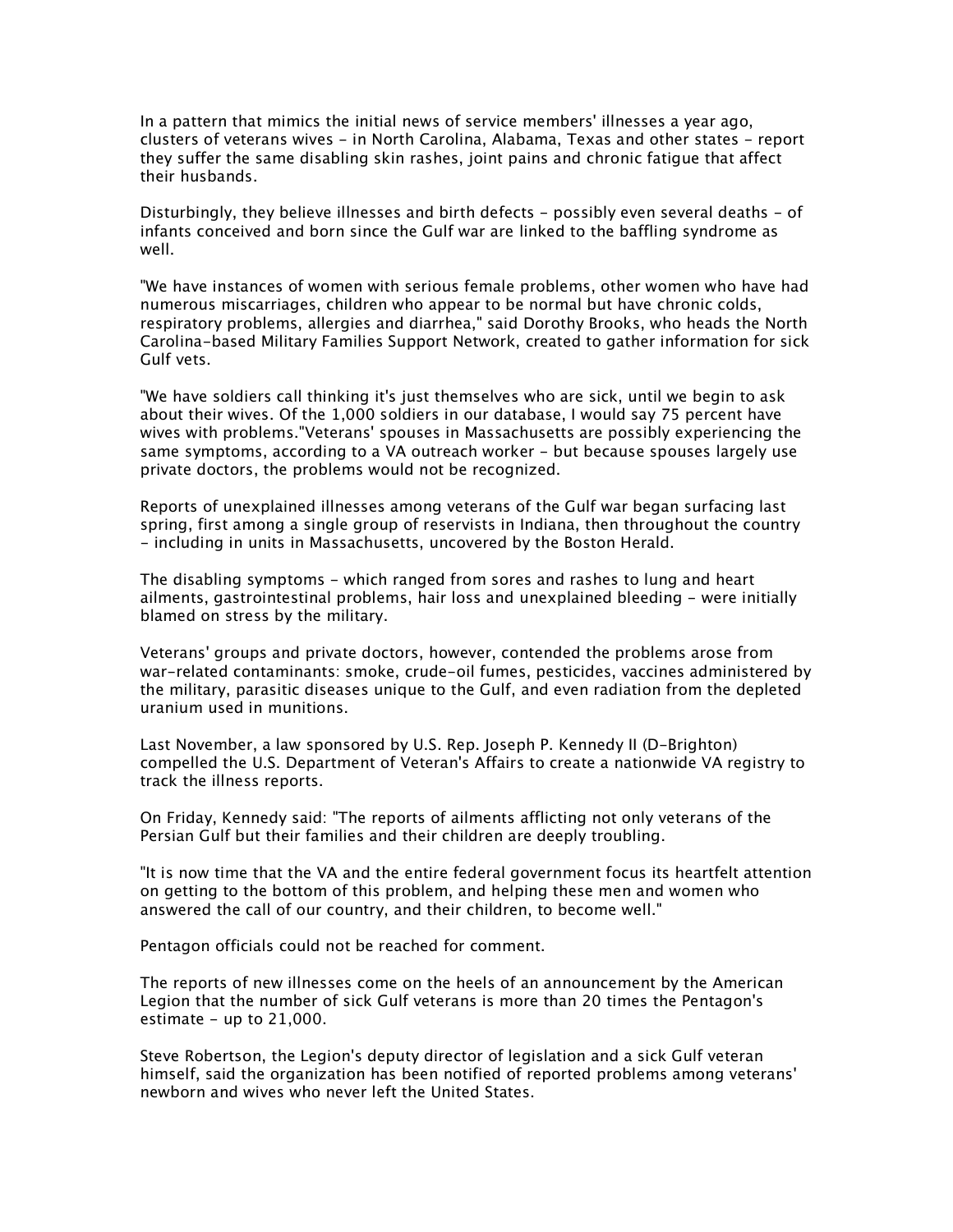"We've been told there are folks whose kids were born with birth defects, and we were told of an 11-month-old baby that died," he said.

The reports of illness have appeared in the informal support networks, mostly in the South and West, which link families dissatisfied with the Pentagon's response to veterans' problems.

Last week, the Desert Storm Veterans' Coalition - a Texas-based network linking more than 9,800 families - began a registry of birth defects and miscarriages.

"We were starting to get a number of phone calls from wives who were having trouble with miscarriages or were having infections," said Betty Zuspann, who founded the network out of frustration with her reservist husband Gary's severe post-Gulf illness. "We felt like this was something we should start watching."

Zuspann said she has been notified of four unexplained deaths, four cases of similar birth defects, and 40 cases of failure to thrive among infants born to Desert Storm veterans.

Acknowledging that those are small numbers, she said: "Since we started the network talking about this, we've been getting letters and phone calls every day about it.

"One thing we're concerned about is whether wives and kids could be affected by things the soldiers brought back with them. Wives washing duffel bags and uniforms, kids putting on daddy's boots and jacket - these are things we need answers on."

Terry Small, a member of the Military Family Support Network in Tennessee, said she and six other women have identical symptoms of recurrent yeast-like infections and rashes of small sores on their hands and heads.

And Pat Trucks, the wife of a Navy SeaBee in Springville, Alabama, said she and the wives of other men in the same construction battalion have the same persistent joint pain and swelling and rashes that appear and disappear.

No such symptoms have been reported among service members' spouses in Massachusetts, although approximately 100 veterans have sought help for varied symptoms, according to Shirley Jackson, VA family support services coordinator for Massachusetts.

But similar problems - including persistent reproductive difficulties - are occurring in female Massachusetts reservists who went to the Gulf, she said. And she worries that those symptoms, and any potentially being experienced by service wives, will be missed when they are seen by private doctors.

"Many of these women and many of the men as well have their own private insurance because they're working," Jackson said. "If they're seen by doctors in the community, there's no way for us to know what's happening overall. They're not being picked up by the system."

Most Gulf veterans, Jackson said, are unaware that the November law provided funding for physicals, to help establish the VA database.

"People aren't coming forward - if they have a problem, I'm finding they take care of it themselves or ignore it," she said. " But we need to know what's going on, so if there are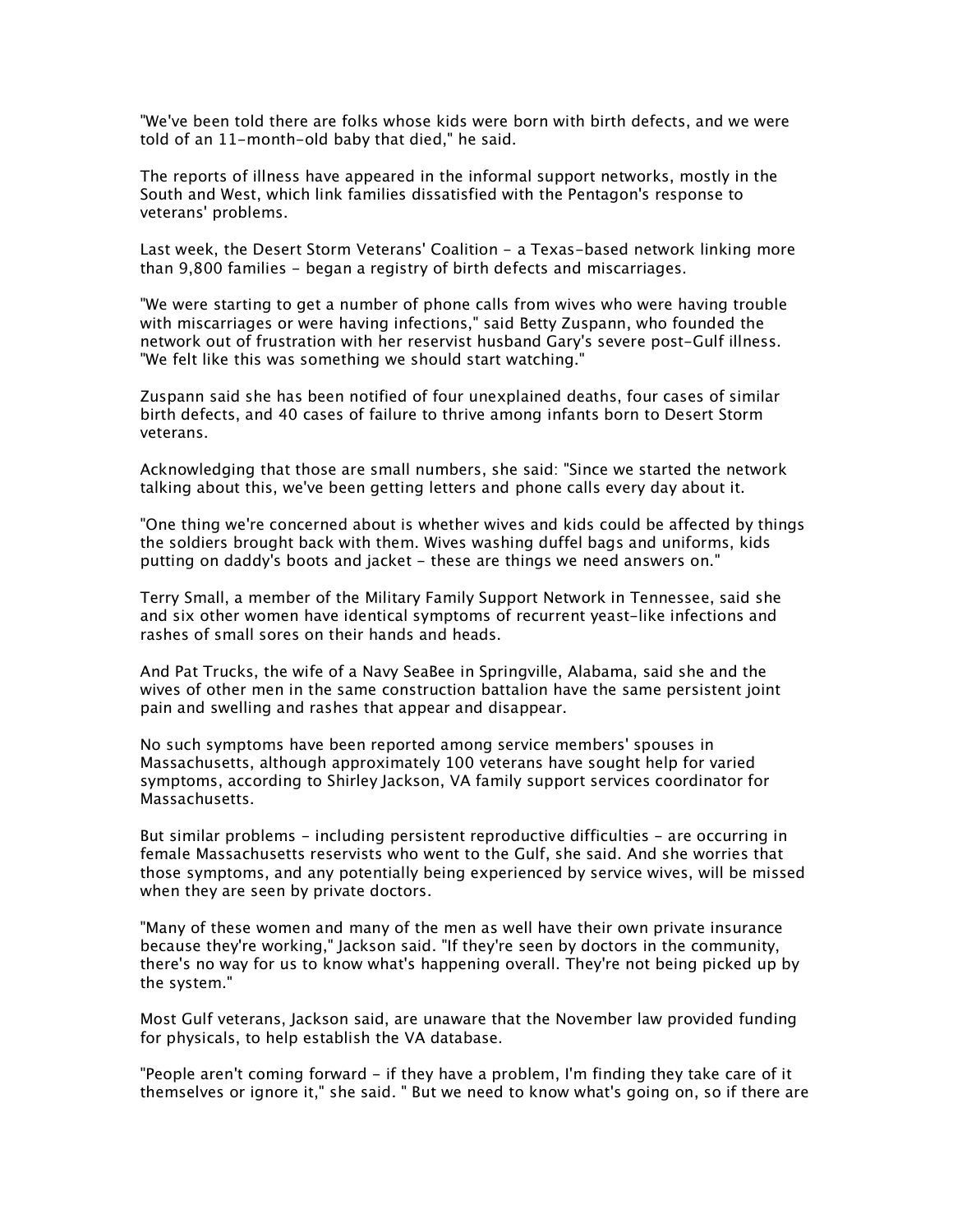any patterns we can pick them up. There could be a lot of people having this, and if we don't know, nothing will be identified."

Nick Tate contributed to this report.

Gulf War disease spreads overseas M.A.J. McKENNA 1028 words 4 July 1993 Boston Herald © 1993 Boston Herald Library. Provided by ProQuest Information and Learning. All rights reserved.

The mysterious Desert Storm Syndrome that has affected thousands of Persian Gulf veterans in the United States is reaching across the globe to afflict U.S. allies.

It may also threaten some current U.S. troops: Experts in tropical medicine say parasites blamed for forms of Gulf War disease are widespread in Somalia as well.

More than 3,000 British veterans and family members have contacted a Gulf war charity in the United Kingdom, seeking help for unexplained bleeding, skin disorders, swollen lymph nodes, respiratory and digestive problems and deep fatigue - the same set of symptoms suffered by U.S. Gulf veterans.

In an unsettling parallel to U.S. cases uncovered by the Boston Sunday Herald, some of the British problems appear to have spread to veterans' wives and children as well.

And reports of similar illnesses - reactions to chemicals and to petrochemical fumes, as well as some incidence of tropical diseases - are filtering back from Operation Restore Hope.

"We have heard anecdotal and incidental evidence that troops stationed in Somalia have some of the same symptoms as Desert Storm troops," said U.S. Rep. Joseph P. Kennedy II (D-Brighton), who has repeatedly pressed in Congress for investigation of Desert Storm syndrome.

One of the main suspects in the Gulf war illness - which may in fact have multiple causes ranging from parasites to radioactive dust from armaments - has been leishmaniasis, a potentially fatal viral illness transmitted by sand fleas, which is extremely hard to diagnose.

According to materials supplied by the Harvard School of Public Health, visceral leishmaniasis is endemic in parts of Somalia. Also present, according to Dr. Thomas Navin, parasitic diseases expert at the Centers for Disease Control: schistosomiasis, giardiasis, amebiasis, and a drug-resistant strain of malaria.

"Intestinal parasites are a big concern in any developing country," he said.

Said Kennedy: "These problems and the ones from Desert Storm indicate that we have to be much more sensitive to what men and women will face in the deployments of modern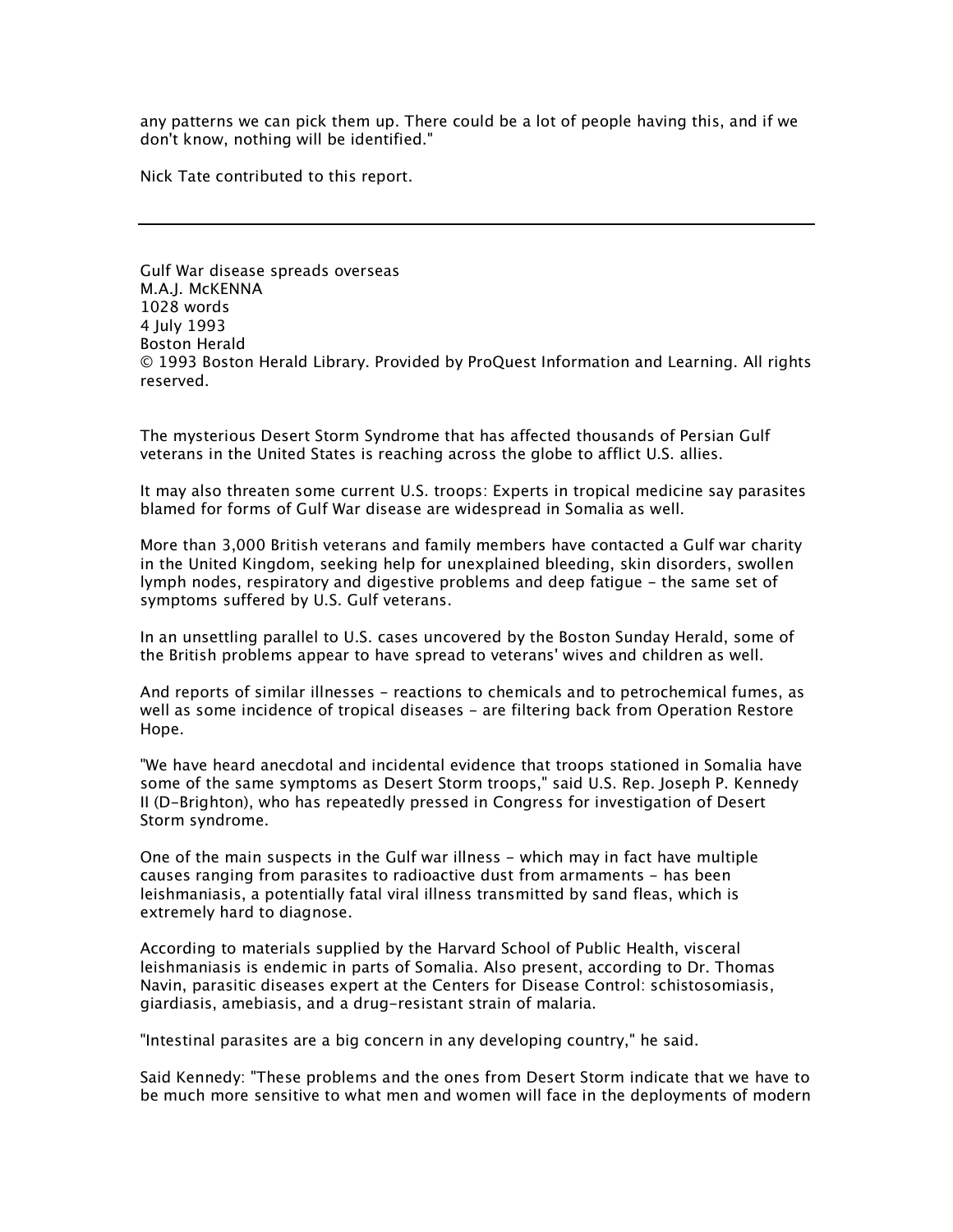warfare. If we're talking about things that make thousands of people sick, then we ought to have the basic smarts and sensitivity to analyze all the different exposures and make reasonable judgments about cause and effect."

Kennedy is poised to ask the British government for information on cases of Gulf war disease. Thousands of people who served in Desert Storm may be sick in England alone - but information about their cases has been slow to emerge.

The drive to help sick British Gulf veterans is being led by Wendy Morris, who set up the Trauma After Care Trust (TACT) charity in mid-1991 to help Gulf veterans.

Greater governmental controls on what military personnel may say, coupled with the lack of an explicit First Amendment, have made service members too scared to speak, she said.

"Any of them could be prosecuted under what's called the Official Secrets Act," she said in a phone interview from her home outside the western English town of Cheltenham.

"I think a lot of the men are so angry now that they wouldn't care. But they are afraid to report that they are sick, because they'll be what's called `medically downgraded,' which affects promotions and pensions," Morris explained. "If you're downgraded enough, you can be discharged on medical grounds - and with this recession, there are no jobs for ex-servicemen now."

Despite those fears, some British military personnel are beginning to discuss their baffling illnesses.

"I am still under the Official Secrets Act, so I have to be a little bit cautious," said a British reservist, speaking for himself and a sick friend who refused to be quoted. Both asked that their names and hometown be withheld to shield them from authorities. "Regulars in the army have been told not to talk to anyone about this."

Both servicemen recount experiences similar to those U.S. troops have blamed for their illnesses.

The first reservist, who served in a well-populated area during the air and ground war, said his unit was frequently bathed in smoke from the burning oil wells and was plagued by the omnipresent desert insects. His friend, who served further into the country, was deeper inside the burning oil-well clouds.

Both also express suspicion of the multiple vaccinations they were given before deploying - some of which, they were told, had never been tested for human use.

"I recall 27 shots in the space of a month," the reservist said. "I believe the shots for meningitis, anthrax and plague were experimental - how experimental, I don't know." Some U.S. soldiers have complained of severe reactions to their anthrax shot.

Since their return, the first reservist has suffered night sweats, persistent chest infections that seem resistant to antibiotics and spots of rash and flaking skin that return despite treatment. The second suffers persistent skin ulcers and has been diagnosed with a systemic bacterial infection, he said.

Those are the same symptoms reported by her callers, Morris said.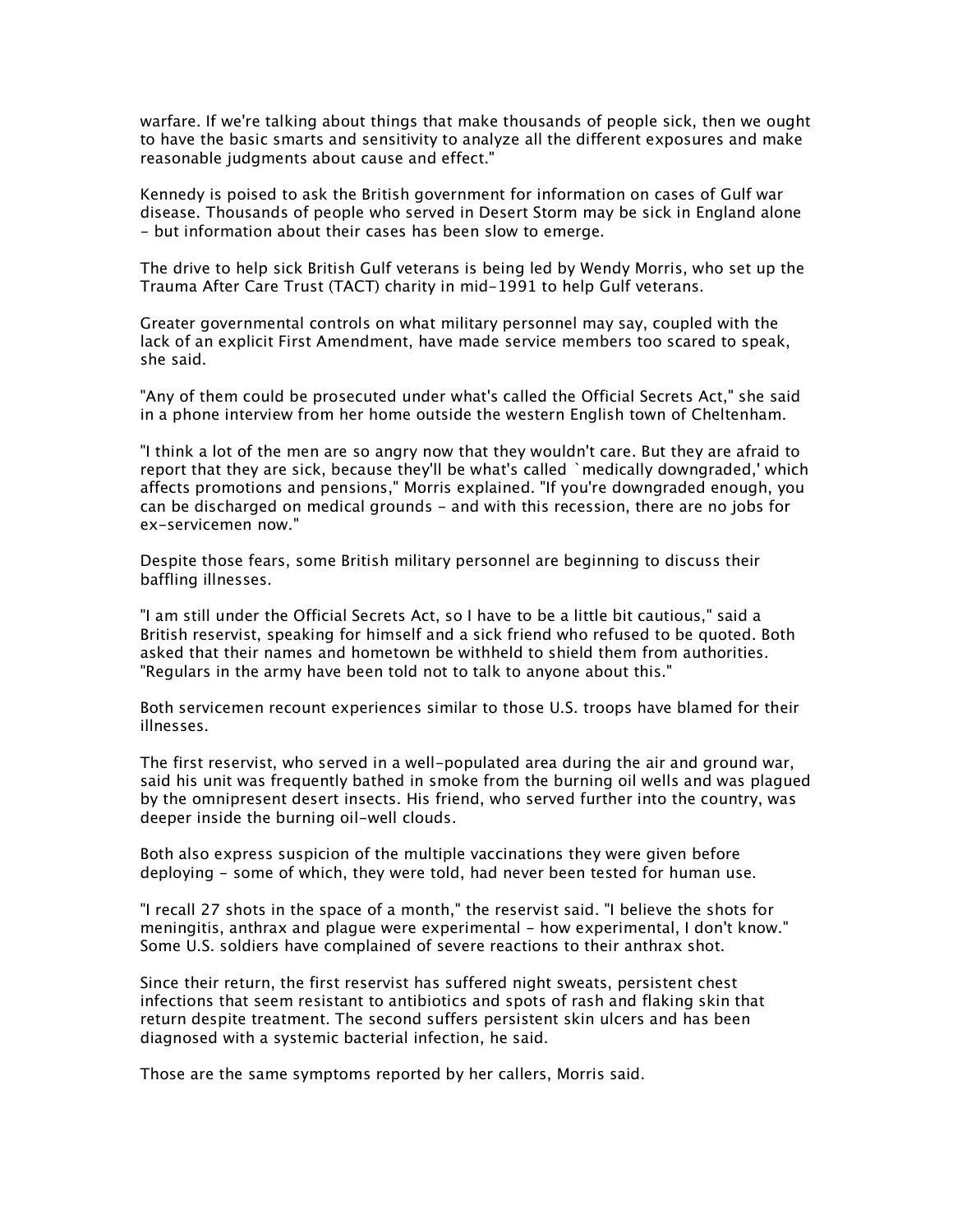"At first we heard about respiratory problems - bronchitis, asthma, emphysema - skin disorders, headaches, hair loss, weight loss, lack of energy," she said. "Those could have been produced by stress. Then we got the ones we were more puzzled about: blackened gums, swollen lymph nodules, mouth and internal bleeding, diarrhea, facial paralysis."

Even more troubling, she said, are calls she has received recently indicating miscarriages and birth defects in Gulf veterans' families - calls that she says are too few to prove a trend. "It's still early days with us for these problems," she said. "The awareness isn't there."

Most frustrating to those seeking help, Morris said, has been the attitude of the British government. In the United States, uncovering Desert Storm syndrome has been led by veterans' organizations and family support groups. But U.K. veterans are afraid even to do much research, the reservist said:

"The more people I get in touch with, the more chance there is that someone will hear what I'm doing. Unless someone high-powered in this country takes this up, we won't get anywhere."

For some British veterans, the war is just beginning M.A.J. McKENNA 618 words 4 July 1993 Boston Herald © 1993 Boston Herald Library. Provided by ProQuest Information and Learning. All rights reserved.

Despite fears of prosecution by the British government - which has more control than its American counterpart over public speaking by service members - these army personnel agreed to discuss their experiences with the mysterious Gulf war disease.

Anne Shelby, former army staff sergeant

Shelby, 42, began to see symptoms two months after her discharge in 1991. Formerly athletic, she began to gasp for air after walking short distances; her gums bled, her skin began to dry out and flake, and her hair fell out.

Then she began coughing up blood - a problem that began in the Gulf.

"A lot of us began suffering flu" on arrival, Shelby said. "People were queuing for antibiotics. About two or three weeks after I arrived, I began coughing up blood."

Shelby, who lives in the southern English county of Hampshire, doesn't know whether to blame environmental conditions - or her own side's actions. "The air was like a net curtain. When you drove, you had to keep stopping to wipe oil off the windscreen," she said.

But she and her colleagues were never warned about the use of weapons tipped with armor-piercing depleted uranium (blamed in one American theory for some varieties of Gulf syndrome) and were never given a chance to refuse experimental vaccine injections.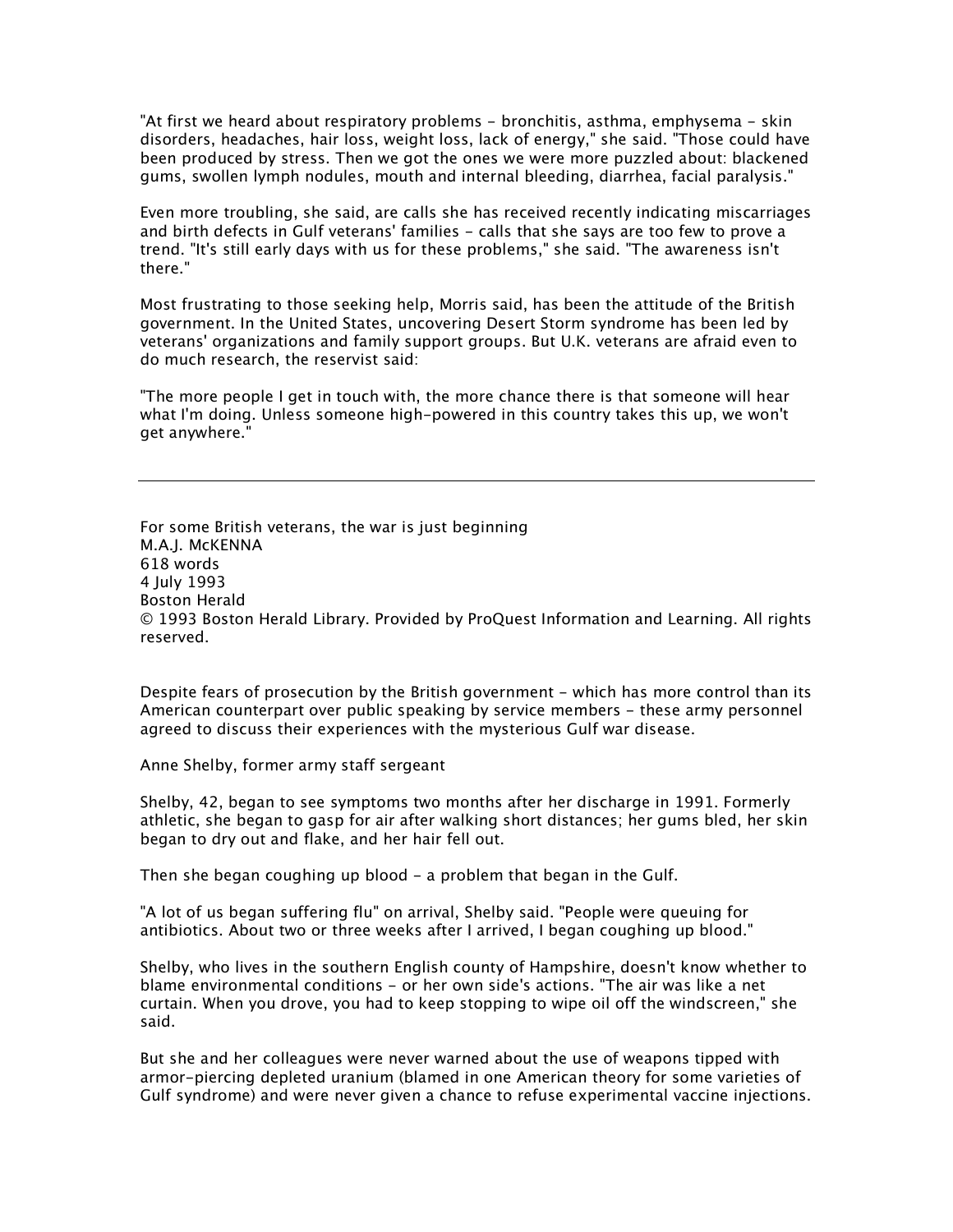Shelby, who got no help from military authorities when she called to ask for help, is understandably bitter.

"I was quite prepared to be blown up by the Iraqis but the last thing you expect is to be harmed by your own side," she said. "Once the fighting stopped and we were flown home I thought my war was over. In fact, it was just beginning."

Brian Marshall former army driver

It took a full year after his release from the army before Marshall, 22, realized how sick he was. Then the West Yorkshire resident began to add up all the symptoms: He was constantly tired; he had lost 30 pounds; he had begun to see blood in his urine.

"I used to be healthy," he said. "I went into the army in A-1 condition, but I don't think they'd take me back now."

Marshall, who like Shelby has gotten no help from British military authorities, first thought his problems came from bites by the ever-present Saudi insects. Now that sick soldiers have begun to compare notes, he wonders about the Gulf's unhealthy environment.

"We were never far behind the front-line troops," he said. "The smell of battle was always there, with the stench of blazing oil wells.

"We did just as we were told," he said. "Now I fear it has cost me my health."

Ron Smith, former army driver

Some sick American soldiers have focused their suspicions on experimental vaccines they were given before deploying. That's the first explanation that occurred to Smith, also 22, who was an army driver and now operates a Haymarket-like pushcart.

He believes he was given an anti-anthrax shot that had never been tested on humans. He also wonders about the fumes he breathed as he moved through bombed-out areas. "Every location we went through was still smoldering," he said.

"I've never been right since my return" in October 1991, he added. "Someone could push me over with a feather - that's how weak I feel."

Smith suffers from constant headaches and bleeding gums. One eye twitches constantly, and he has episodes of memory loss.

"My breathing has never been right since I came back," he said. "I cannot gargle, and I get a noise in my ears. I am still very shaky."

Gulf illness claims rise More vets report mystery ailments M.A.J. McKENNA 512 words 11 July 1993 Boston Herald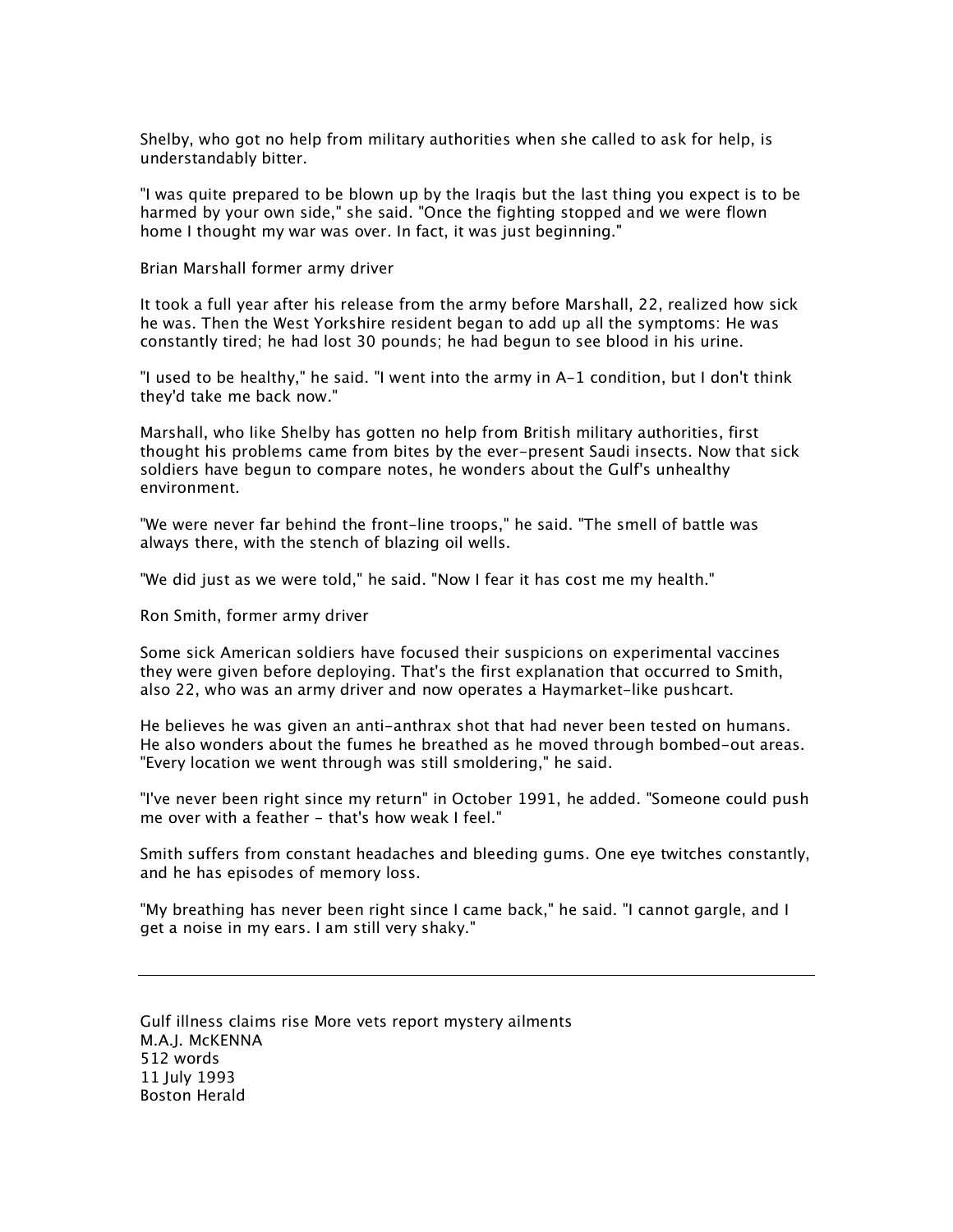© 1993 Boston Herald Library. Provided by ProQuest Information and Learning. All rights reserved.

The number of Desert Storm veterans who believe their Persian Gulf service made them sick has risen by more than 50 percent, according to figures from the U.S. Department of Veterans Affairs.

According to a new report obtained by the Sunday Herald, the VA has processed claims from 6,125 service members who believe their health has been harmed by toxic agents present in the Gulf: parasites, toxic chemicals and pesticides, spilled fuel and burning oil wells, and low-level radiation from weapons.

That is a 54 percent increase from the 3,970 claims processed by the VA as of March 31. The new count takes the VA's new Persian Gulf Registry up through May 31, and, "We figure there are probably thousands more in the pipeline," said VA spokesman Terry Jemison.

The rapid increase - of approximately 1,000 service members per month - is probably due to gearing up of the Gulf war registry, created by Congress last November, he said.

For more than a year, Persian Gulf veterans have reported mysterious and disabling symptoms ranging from fatigue, unexplained rashes and hemorrhages to breathing and digestive problems and apparent immune-system disorders. Many have been unable to work and believe they have suffered severe financial and emotional harm.

More than 300 sick service members in the newest count were reported at VA centers in New England: 51 in Massachusetts, 61 in Manchester, N.H., 26 in Providence, R.I., 65 in Maine and 99 in Vermont.

American Legion lobbyist Steve Robertson in Washington, D.C. - who is one of the chief spokesmen for sick Persian Gulf veterans and suffers from the baffling disease himself said the spurt in the numbers shows much higher estimates of sick veterans put out by support groups may be true.

"People can rationalize this for a while - they say they're getting older," he said. "But this is a clear indication that people know they need to do something."

Two members of Congress who have been backing the cause of sick veterans said the new numbers demand further investigation.

"These numbers give further evidence of the real health problems that Persian Gulf veterans are suffering," said Rep. Lane Evans, D-Illinois, who co-sponsored a bill that would give VA care on a priority basis to Persian Gulf vets. "We have to look beyond the numbers, and treat these problems, and recognize the illnesses that are plaguing vets."

Rep. Joseph P. Kennedy II, D-Brighton, who has held Washington, D.C., and Boston hearings featuring sick veterans and has introduced bills mandating research into the problem, said:

"Reports by the VA that over 6,000 veterans are reporting illnesses shows that the health problem is far more significant than the VA has acknowledged."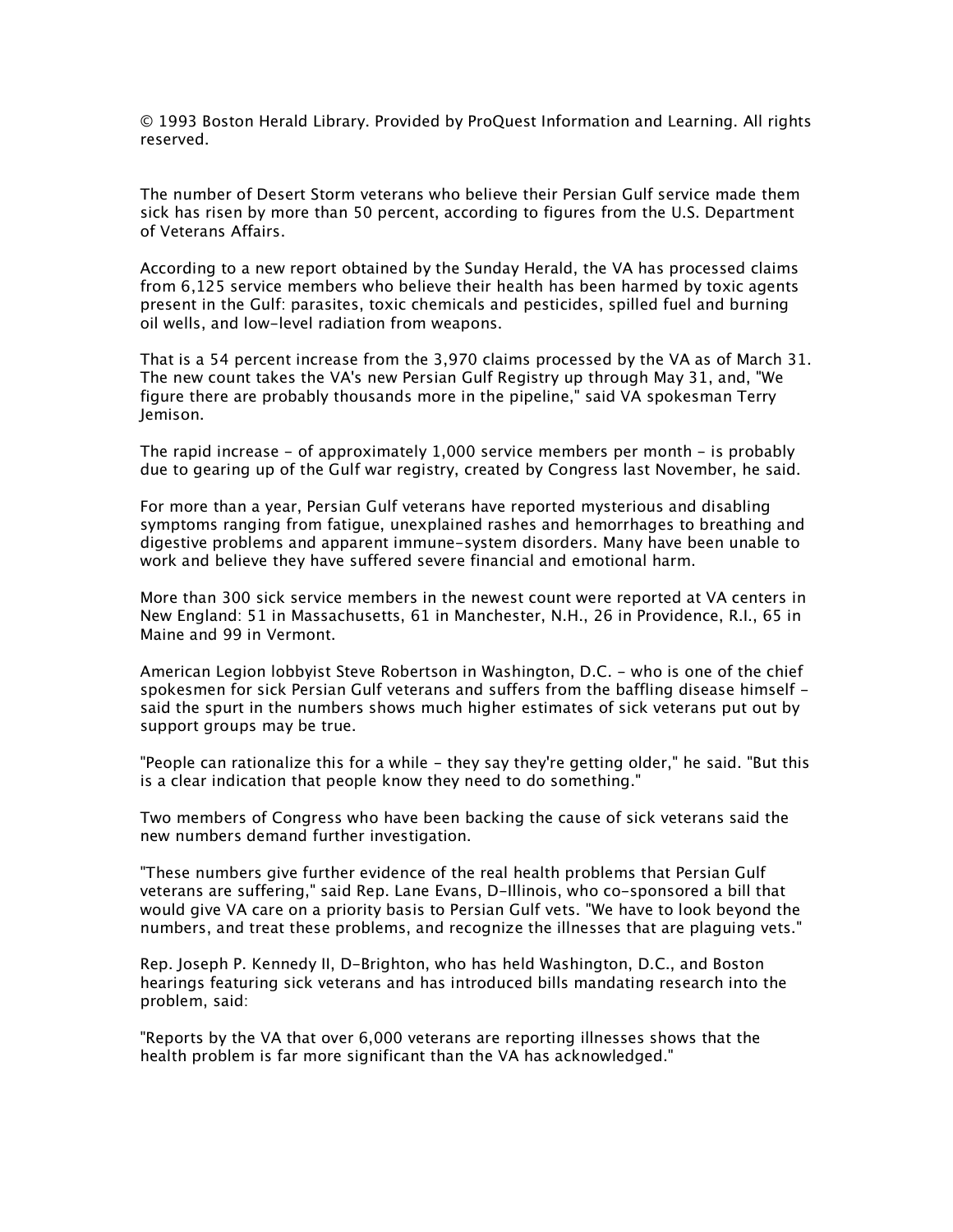Recognizing the new registry's role in finding sick veterans, Kennedy added, "I am encouraged that more and more vets feel they can come forward and seek treatment without fearing that their conditions won't be taken seriously."

Rep's voice of experience speaks out on Capitol Hill M.A.J. McKENNA 626 words 18 July 1993 Boston Herald © 1993 Boston Herald Library. Provided by ProQuest Information and Learning. All rights reserved.

I struggling for recognition of their mysterious afflictions, Gulf war veterans have found an unexpected ally - and comrade.

Five congressmen have pressed the vets' cause: Joseph P. Kennedy II (D-Brighton); fellow Democrats Lane Evans and Luis Gutierrez of Illinois and Bob Clement of Tennessee; and freshman Republican Stephen Buyer of Indiana.

But when 24 witnesses filed into a House Armed Services subcommittee hearing last month to describe their experiences, they found one of their advocates had joined them at the witness table.

Steve Buyer - a 34-year-old country lawyer and 13-year U.S. Army reservist announced to his stunned colleagues that he is among the thousands of Gulf veterans suffering from the perplexing disease.

"I could not in good conscience have sat through the hearing and just nodded and just listened to testimony," Buyer said last week in an interview at his Washington office. "It was not an easy decision to come forward. But the ultimate responsibility of my position impelled me to."

Gulf veterans could hardly have asked for a better poster boy. A moderate who ousted a three-term Democratic incumbent on a theme of "recycling government," Buyer (pronounced Boo-yer) couldn't be characterized as a malingerer - or worse, a liberal - in the darkest bureaucratic imaginings.

The decorated Gulf veteran - he interrogated prisoners of war in a smoke-shrouded camp 15 miles from the Iraqi border - graduated from The Citadel, worked as an assistant district attorney and deputy state attorney general, and had opened a family law practice in rural Monticello, Ind., when he was called up in 1990.

Public enthusiasm for several post-Gulf speeches prompted his run for office. The campaign prominently featured his pretty computer-analyst wife and two attractive children, and was run largely on the family's own savings - a fact widely publicized when Money magazine ran a fortunate "One Family's Finances" feature during the campaign.

One fact not revealed by the exhaustive coverage: A month after he returned from the Gulf, Buyer found he was too short of breath to jog. That was followed by pneumonia,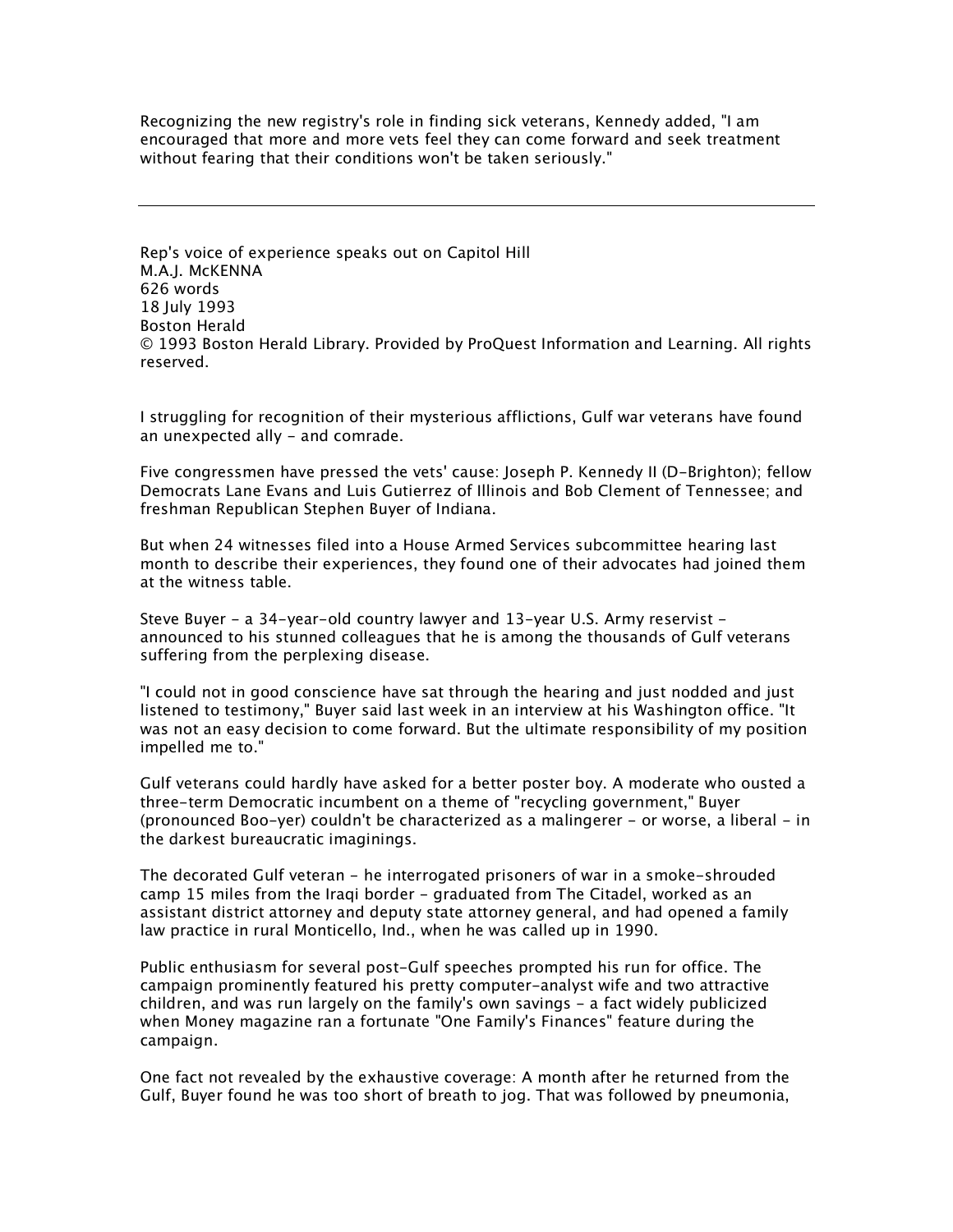bronchitis, spastic colon, kidney infection and prostatitis - and by the discovery that the formerly hardy athlete was now allergic to almost everything green.

His wife urged him to participate in an Army study of sick Indiana veterans – a study that marked both the first notice given to sick vets and the first dismissal of their problems as stress.

"I was really worried the Army would give them a catch-all diagnosis, and they did. And that bothered me," Buyer said. "I knew what was wrong with me wasn't stress."

He also knew that public identification as a sick or stressed veteran wouldn't be good for his fledgling political career - an opinion he held until 1:30 a.m. the day of the hearing.

"I sat up late in the office reading the testimony for the next day," he recalled. "I was very bothered by the testimony of vets who have lots of problems, who are struggling with their finances as well as their physical problems, and who were being told it was all in their heads. False. I knew it wasn't."

Buyer announced his decision to speak out while walking to the hearing the next morning - stunning the press secretary walking by his side.

"I'm a private person struggling to live with a public life," he said. "But I understand what I am here.

"My health problem is no different than that of maybe 70,000 other Gulf war veterans. But just by virtue of my position I have a voice that has an opportunity to be heard."

Gulf war syndrome may be in blood supply Diseased donations? M.A.J. McKENNA 1106 words 18 July 1993 Boston Herald © 1993 Boston Herald Library. Provided by ProQuest Information and Learning. All rights reserved.

A parasitic disease that is infecting Persian Gulf soldiers - and has caused cases of the mysterious Desert Storm syndrome - may be spreading into the nation's blood supply, military and veterans' sources say.

The disease, called leishmaniasis, is treatable even in very late stages if detected, authorities say. But they also say the rate of infection among the 657,000 Gulf veterans is unknown - and that reliable tests for detecting infection and screening blood are at least a year away.

Veterans' groups advocating for sick Gulf War soldiers are raising the alarm.

They argue that donating blood is such a large part of military culture that local blood supplies - particularly in small towns near large bases - could risk transmitting the perplexing symptoms that make up Gulf disease.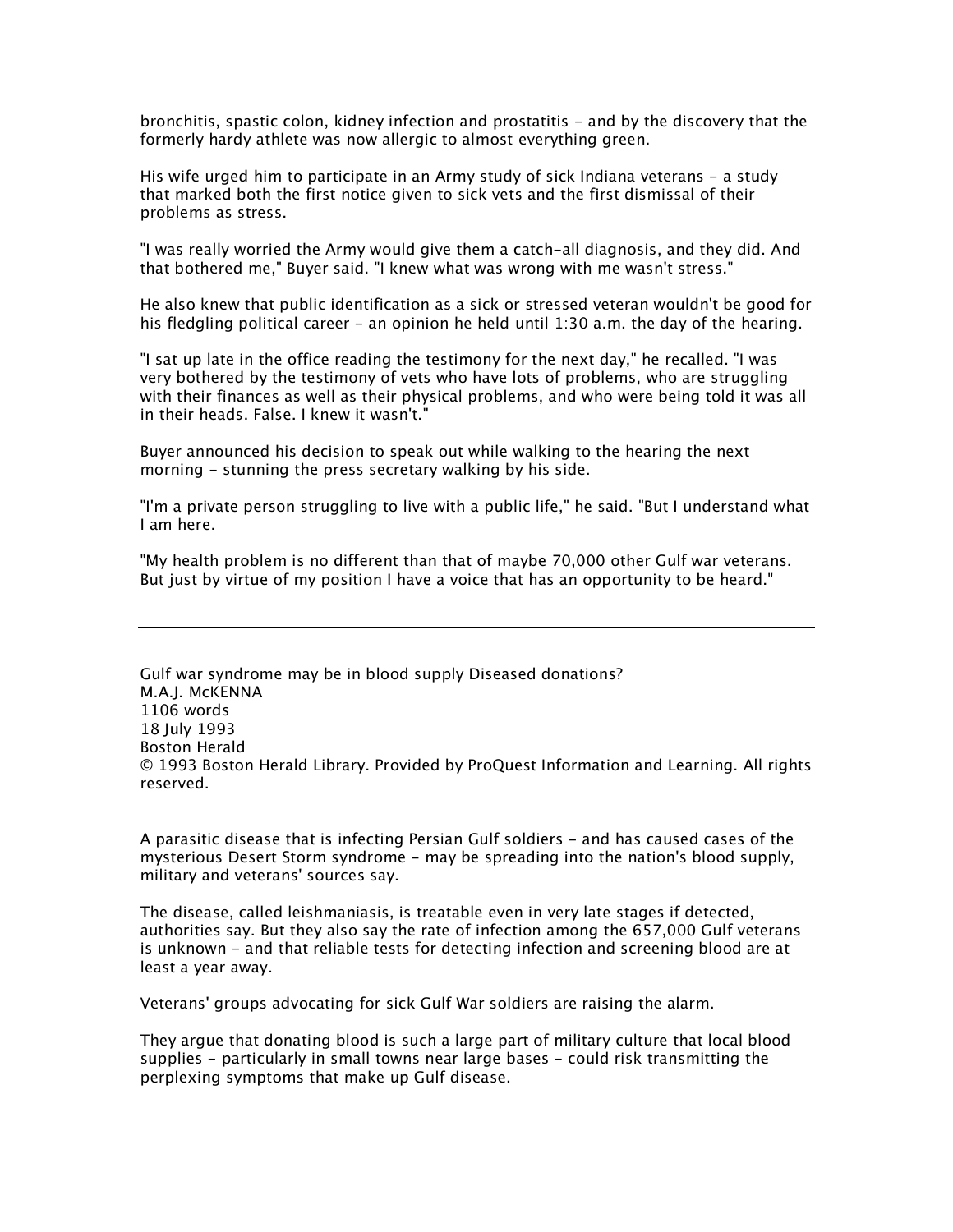"We think this is a very real problem," said Steve Robertson, director of legislative affairs for the American Legion and a Gulf veteran who has been sick since his return.

"I used to donate every other month, as religious as rain. But I haven't since I came back - because if I do have leishmaniasis, I don't want to spread it to everyone."

Asked about the Legion's contention the blood supply is at risk, Col. Charles N. Oster chief of the infectious disease section at Walter Reed Army Medical Center in Washington, D.C. and an expert on leishmaniasis - said:

"There is a theoretical risk. But blood is not a safe product - we've learned that over the years with HIV and other blood-borne pathogens. We don't think this risk is of sufficient magnitude to jeopardize those folks who need blood to save their lives."

Blood bank authorities could not be reached for comment.

Leishmaniasis has emerged over the past year as one culprit for some of the disabling after-effects of the Gulf war.

Gulf veterans across the country have complained of symptoms ranging from fatigue, weight loss and hair loss to respiratory, digestive and immune-system problems.

Vets and a variety of experts - from the U.S. Veterans Administration to private researchers - have pinned the blame on causes from paints, pesticides and chemicals used in the Gulf, to allied and Iraqi munitions, to the thick smoke from oil-well fires and the insects and parasites native to the Gulf.

The last category is the current focus of concern. Leishmaniasis spreads from rodents to humans via sand flies. Once a person is bitten, the parasite - a single-celled animal seeks out and occupies a particular kind of human cell called a macrophage.

If the cell stays in place, the body's response causes a skin ulcer to develop, producing a mild and well-recognized form of the disease. But if the cell rides deep into the body on the bloodstream, the parasite can multiply in several organs.

The initial response is low fever, abdominal pain and weight loss. The end result, if untreated, is distended internal organs, severe anemia, and a gradual wasting disease a process which kills thousands each year in Africa and the Middle East.

Specialists familiar with the parasite say its attack on Gulf troops poses two problems:

Most U.S. doctors outside the military and the U.S. Centers for Disease Control have never seen a case - a particular concern because so many discharged vets use private doctors.

"Part of the problem with this disease is that because it is mild, it is difficult to diagnose," Oster said. "And the average general practitioner probably hasn't thought about leishmaniasis since medical school."

A suspected infection is hard to prove. There is no screening test. Diagnosis requires a bone marrow or liver biopsy - sometimes with the addition of growing the parasite in a lab - and is more successful when the infection is advanced.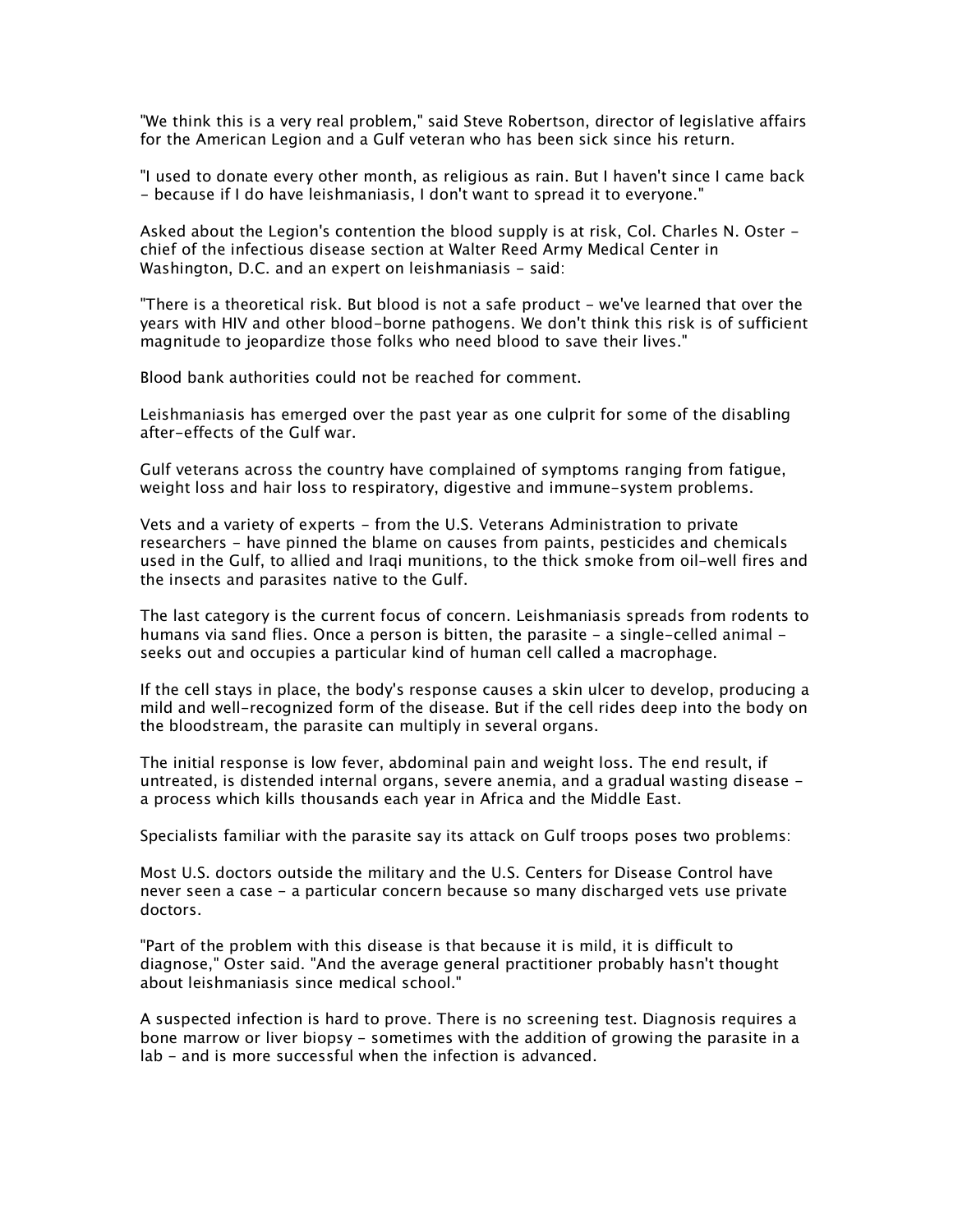"We have no idea how many people now have leishmaniasis," Oster said. "Right now, we cannot tell you you don't have it. We can tell some poeple they do have it, because we can see it or culture it.

"But there are a bunch of people whom we think might be infected, but we can't tell for sure, because we don't have a good sensitive test."

Authorities were so concerned about leishmaniasis immediately after the Gulf War that they suspended all blood donations by Gulf veterans - a ban that lasted 15 months, until last January, and put severe strain on some blood banks.

The ban was lifted because only 30 cases of leishmaniasis were diagnosed by the military during the 15 months, sources said. (According to Oster, one has been diagnosed since.)

But documents obtained by the Sunday Herald show that, even while the ban was lifted, the military was aware some possibility existed of transmitting leishmaniasis through donated blood.

It was discussed in October 1992 by the Armed Forces Epidemiological Board, which agreed to lift the ban after learning there were only four cases on record of transmission by donated blood.

But veterans' advocates - who believe, without being able to show proof, that many undiagnosed cases exist in Desert Storm vets - say they are worried by a new finding on the disease.

In May, a team of researchers from Walter Reed reported in the New England Journal of Medicine that leishmaniasis in a healthy individual could remain below detectable levels for 10 or more years, only to resurge when the person became ill (such as with AIDS) or received drugs that damage the immune system.

"Visceral leishmaniasis (may) need to be included in the differential diagnoses of illness in veterans of Operation Desert Storm for years to come," wrote the researchers.

The article did not address whether blood drawn from someone without obvious symptoms of leishmaniasis would carry any risk of transmitting the disease. Veterans' advocates, more alarmed than the military doctors, say the concern must be addressed.

"I'm very concerned that we may in 10-15 years from now start having people popping up with this military illness," Robertson said.

Military authorities say that concern is overblown - as is the importance the disease has assumed among sick soldiers whose families are desperate for an explanation.

"We will have a better test for leishmaniasis in about a year, and we'll call folks back and test them once we have it," Oster said.

"But I think we'll find that many of these folks do not have leishmaniasis. That will be very difficult, because they will still be left with their symptoms. It's possible there are other diseases out there that we still haven't figured out."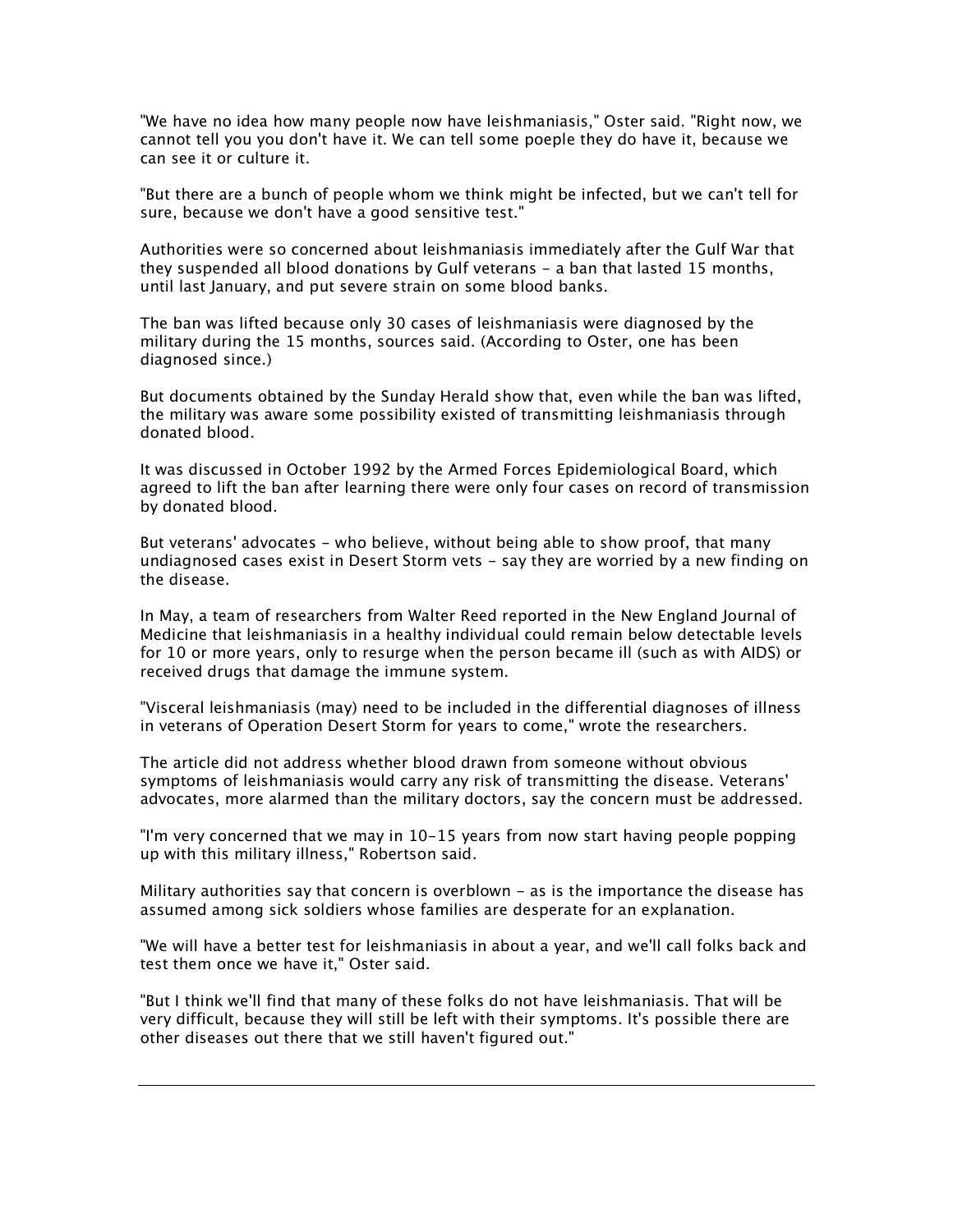Doctors team up to solve mystery malady Gulf disease diagnosis is slow to come M.A.J. McKENNA and NICK TATE 588 words 1 August 1993 Boston Herald © 1993 Boston Herald Library. Provided by ProQuest Information and Learning. All rights reserved.

First, they diagnosed him with bronchitis. Then they said it was stress. Finally, the Veterans Administration doctors told Douglas MacNeil there was nothing wrong with him at all.

"They said they couldn't find anything, that it was all in my head," recalled MacNeil, an Army veteran who has suffered with unexplained ailments since he returned from a tour of duty in the Persian Gulf war. "But I knew that wasn't true."

Eventually, the Dover, N.H., resident found his way to Dr. Victor Gordan, a physician at the Manchester Department of Veterans Affairs Hospital,who assured him his symptoms were indeed real and not a result of psychological distress.

"He told me he wasn't sure what it was," MacNeil said, "but that it was something that originated over there."

Since that meeting in January, MacNeil has been examined by environmental-medicine practioners, including Dr. Claudia Miller in Houston, and other doctors around the country.

And while no official diagnosis has emerged, Gordan and Miller believe he is suffering from a controversial syndrome known as "multiple chemical sensitivity." Because the condition is not easily diagnosed, the VA does not formally recognize MCS as a bona fide war-related ailment for which veterans can receive benefits or full disability.

Consequently, MacNeil has not been able to receive treatment for his symptoms including lung ailments, headaches, stomach problems, sore joints and numbness in his hands and feet.

Ivan Velez-Cay, an employee of the Northampton VA Hospital who also served a tour in the Gulf, has had experiences similar to those reported by MacNeil.

The Puerto Rican native is one of 12 Gulf veterans informally diagnosed by a second VA physician, Dr. Myra Shayevitz, with MCS stemming from his Desert Storm service.

For the 43-year-old sergeant, the chief symptoms have been weakness, memory loss, skin rashes, breathing problems, night sweats, joint pain, bleeding gums and sinus pain.

The 22-year Army veteran also has allergic-type reactions to a wide variety of chemicals in certain foods and

liquids, vehicle exhaust fumes and even his wife's perfume.

Velez-Cay said he wasn't exposed to much smoke from oil fires, but was in constant contact with diesel oil, fuels and pesticides that were used to control sand flies.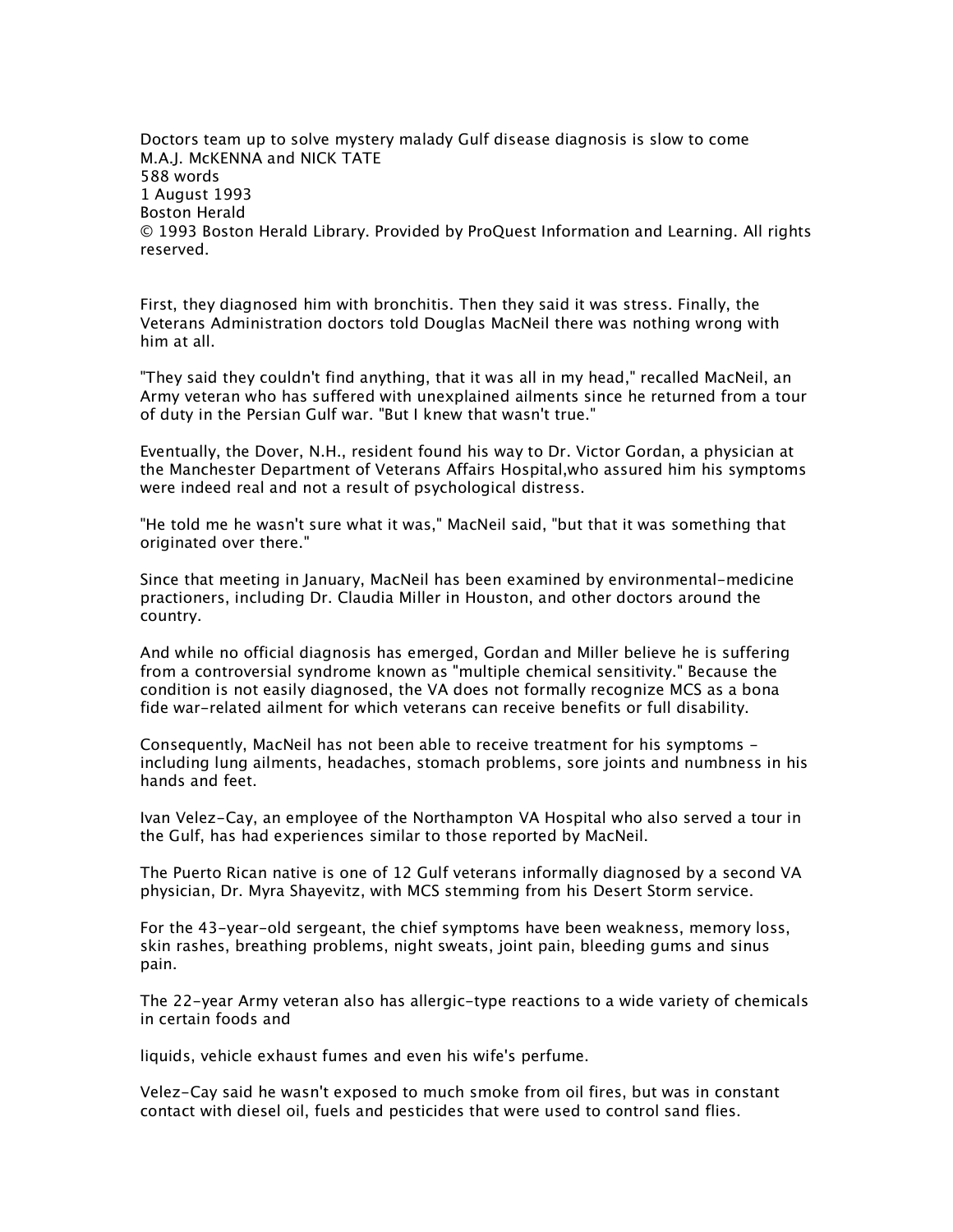"I was a soldier for 22 years," he said. "I went to Vietnam, Panama. I have been all around the world. I had been in the Middle East before. And what I feel is completely different from anything I had felt before in my military career."

Velez-Cay's experiences do not differ markedly from those of Paul Perrone, a 28-yearold Methuen U.S. Air Force veteran. Soon after returning home, Perrone began suffering with fatigue, muscle weakness and twitching, asthma and memory loss.

Like Veleze-Cay, Perrone has trouble tolerating certain chemicals in foods, products and the air; he is less active than before his war service; and he is also under Shayevitz's care.

"I just don't know what causes any of this," he said. "All I know for sure is that before I went to southwest Asia I used to do everything I was supposed to do. I was a highly motivated, highly productive member of the armed forces.

"And now I'm not. I'm not highly motivated, I'm not highly productive and I'm certainly not healthy."

Docs battle VA over Desert Storm illness NICK TATE and M.A.J. McKENNA 1387 words 1 August 1993 Boston Herald © 1993 Boston Herald Library. Provided by ProQuest Information and Learning. All rights reserved.

LP

Breaking ranks with the U.S. Department of Veterans Affairs, two New England VA doctors have diagnosed 124 Desert Storm veterans with "multiple chemical sensitivity" and say they are convinced the controversial condition is responsible for the vexing Gulf war syndrome.

Drs. Victor Gordan and Myra Shayevitz have informally diagnosed the veterans with the syndrome - even though the VA does not recognize it as a bona fide war-related condition - and are urging changes in VA policies to allow veterans to seek help for it.

In separate interviews, the two physicians faulted existing VA policies for failing to explicitly acknowledge MCS, which environmental-medicine specialists believe is caused by exposure to chemicals that damage the brain and immune-system functions.

Although VA officials have said it is possible veteran ailments are symptoms of MCS, from exposure to oil fires and other toxic agents in the Gulf area, the VA does not accept it as a condition for which vets can seek benefits - in part because the American Medical Association doesn't formally recognize the syndrome.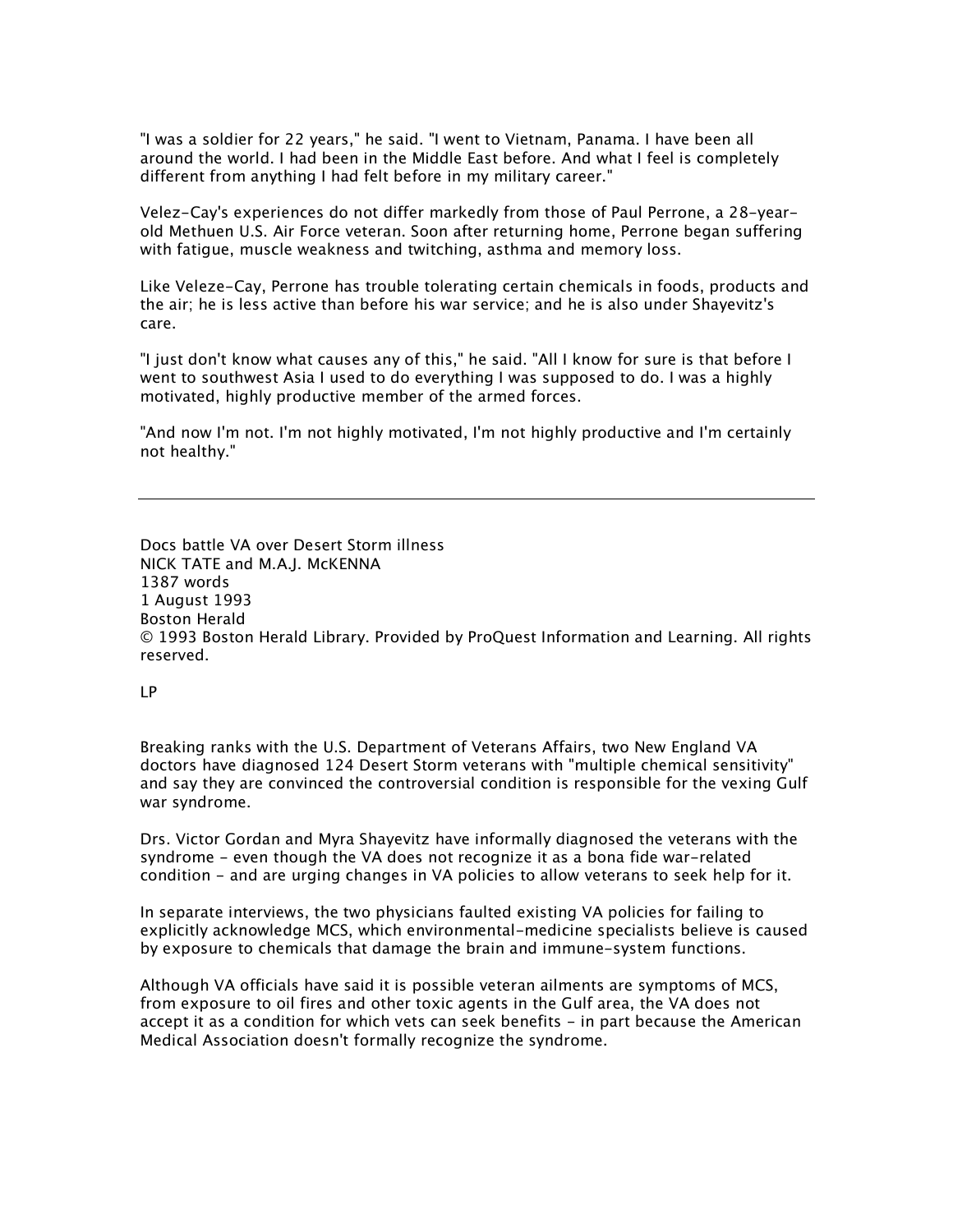As a result, the doctors said, thousands of veterans are not receiving care, disability or reimbursement for private medical care because they can't prove their ailments are warrelated.

"I can't list `MCS' on my own (case) records because there is no formal scientific confirmation of this," said Gordan, an internal-medicine practitioner and pulmonary specialist at the Manchester, N.H., VA Hospital. "But I'm convinced it is MCS."

The disclosures come as Congress prepares to take up a bill, co-sponsored by U.S. Rep. Joseph P. Kennedy II (D-Mass.), that authorizes the VA to extend "presumptive care" to Gulf war veterans with undiagnosed symptoms that may have been caused by toxic agents.

The bill, slated for House debate tomorrow, would remove procedural barriers to VA care that currently require veteran ailments to be deemed war-related before treatment.

Gordan, a conventionally trained physician and a VA doctor since the late 1970s, said he has identified at least 112 vets with MCS since November 1991. Most of those vets are from New Hampshire and Massachusetts, but some are from Maine, Texas, Arizona, Illinois, South Carolina, Tennesee and other states.

"This is the new kid on the block, a new thing, and it will probably be controversial for a while," Gordan said. "Until the VA changes and recognizes multiple chemical sensitivity as a codifiable syndrome, veterans won't get benefits or care."

Shayevitz, a lung specialist and internal medicine physician at the Northampton VA hospital, echoed Gordan's concerns.

"The veterans who are not well, their symptoms are strikingly similar..." she noted. "As best I can tell, at this time, they have multiple chemical sensitivity syndrome."

Shayevitz said at least 12 veterans she has examined have exhibited symptoms of MCS: fatigue, respiratory ailments, skin rashes, diarrhea, weight changes, aching joints, sore gums and neurological disorders like short-term memory loss.

Many display allergic-like reactions to a wide range of agents - including vehicle exhaust, petroleum, cleaning solvents and consumer products - also consistent with MCS, she said.

In addition, both doctors said the ailing vets they examined were all in excellent health before the 1991 war and faced similar exposures to toxic agents in Kuwait. Among them: smoke and oil mist from burning wells, pesticides, fumes from spilled fuel, contaminated water, tainted vaccines, and exhaust from unvented diesel- and jet fuelfired tent stoves and heaters.

Gordan said a few veterans he has examined were also exposed to toxic and mildly radioactive uranium oxide dust from exploded depleted uranium-tipped shells used in the Gulf.

But none of the veterans tested positive for leishmaniasis, a parasitic disease transmitted by desert insects that the VA has said accounts for dozens of unexplained ailments.

Both VA physicians said the controversy over Gulf war syndrome mirrors the larger public-health debate about MCS.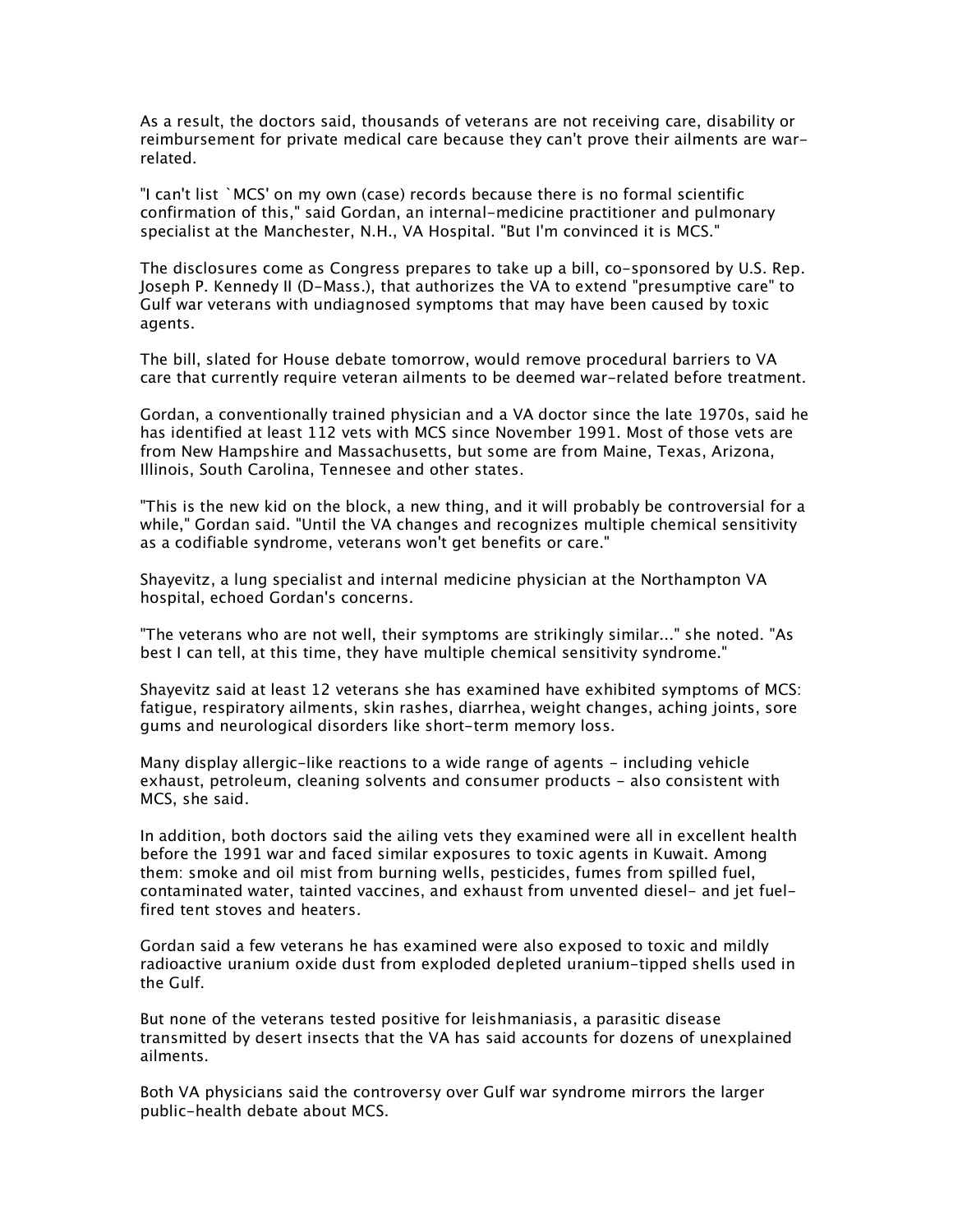Currently, the American Medical Association and mainstream medical groups do not accept MCS as a physical illness and contend it is a symptom of stress, anxiety or mental illness.

But the U.S. Environmental Protection Agency and National Academy of Sciences have argued MCS is a bona fide condition - striking 15 percent of the U.S. population - even though it is not easily diagnosed and can produce a wide variety of symptoms.

The American Academy of Environmental Medicine also contends the syndrome is real, as do researchers at Harvard University, the Massachusetts Institute of Technology and other facilities.

In recent years, environmental-medicine specialists have suggested the syndrome is not widely reported because most physicians are not trained to diagnose or treat its victims.

As a result, they say, conventional doctors scorn MCS sufferers in the same way victims of Lyme disease, sick-building syndrome and chronic-fatigue syndrome were initially dismissed.

In their remarks last week, Gordan and Shayevitz were careful to acknowledge that their own informal diagnoses of veterans with MCS were not "official," VA-sanctioned actions.

Shayevitz, who said she herself has suffered with MCS since 1989, also credited VA officials for attempting to track and treat the problems reported by veterans in recent months.

"I want to make it clear (that) this is my personal opinion of what the vets have," she said. "This is not the official opinion. The VA is trying very hard in my impression to do right by these vets..."

Concerns about unexplained veteran ailments have been rising since last fall, when Congress passed legislation authorizing the VA to create a Gulf war registry for veterans with service-related conditions. Modeled after the Agent Orange registry created for Vietnam-era veterans, the program has since signed up 15,000 veterans with servicerelated health problems.

The legislation also directed the VA and Pentagon to spend \$500,000 a year through 2003 with the National Academy of Sciences for research on Gulf war syndrome and MCS. But VA spokesman Terry Jemison said the study has not yet begun.

Jemison added that the VA has not ruled out MCS in the veteran illnesses and is consulting with University of Texas immunologist and MCS specialists Dr. Claudia Miller. He also said the VA's 32 medical centers are attempting to treat all veteran symptoms, case by case, regardless of causes.

But Gordan and Shayevitz said the VA should modify its policies to allow doctors to diagnose MCS and help patients receive care for the cause of their ailments, not just symptoms.

Shayevitz has petitioned the VA to allow the Northampton hospital to set up an MCS inpatient/outpatient ward. A new bill filed by Kennedy would authorize the VA to establish such a center for diagnosis and care with a \$1 million allocation.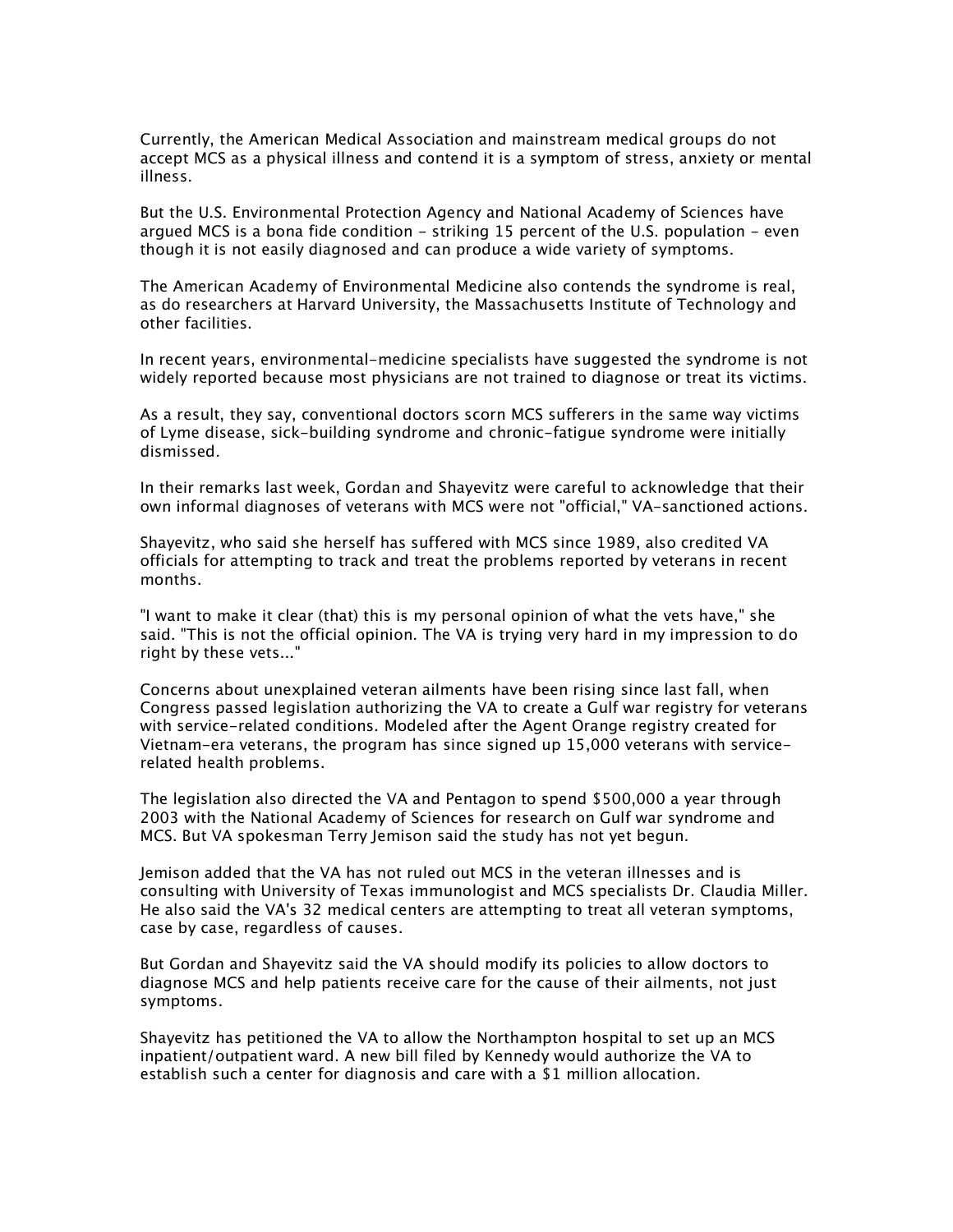Shayevitz said the facility's operations would be modeled after the techniques used by environmental-medicine specialists and the unit be staffed by a team of medical, psychiatric and nutritional specialists.

Typically, specialists treat MCS victims by purging chemicals from their bodies and teaching them how to limit their contaminant exposures through changes in lifestyle and diet.

Jemison said the VA is reviewing the proposal. "It hasn't been ruled in or out at this point," he said.

Gordan said creating such a ward would be a step in the right direction. But at the very least, he added, the VA should acknowledge MCS, provide a list of recommendations to veterans diagnosed with it and provide "presumptive care" - presuming they have the illness - to sick vets.

These actions would be in step with how the VA now handles Vietnam-era veterans with ailments that may be related to Agent Orange, the dioxin-laden defoliant used during that war.

Currently, the VA has a "presumptive care" policy for any Vietnam veteran with softtissue sarcoma, Hodgkin's disease, non-Hodgkin's lymphoma, chloracne, and a liver disorder called porphyria cutanea tarda - diseases associated with dioxin exposure and, therefore, presumed to be related to the war.

Gordan has also urged the VA to allow doctors to refer vets to outside environmentalmedicine specialists who can help them and reimburse them for private medical expenses they incur.

"That would be progress from what we are doing now," he said. "Right now we are not doing anything for these guys."

Gulf vets' disease is no mystery to Northampton doc M.A.J. McKENNA 693 words 29 August 1993 Boston Herald © 1993 Boston Herald Library. Provided by ProQuest Information and Learning. All rights reserved.

The message has gone out in meetings, by phone, over computer networks - wherever the baffled victims of Desert Storm Syndrome talk about the illness that has ruined their lives:

There's a doctor in Northampton who understands.

When they arrive at the Veterans' Affairs Medical Center, Persian Gulf War veterans find a doctor who knows their symptoms almost as well as they do, who can tell them exactly what will make them sicker, and who offers them their first chance of getting well.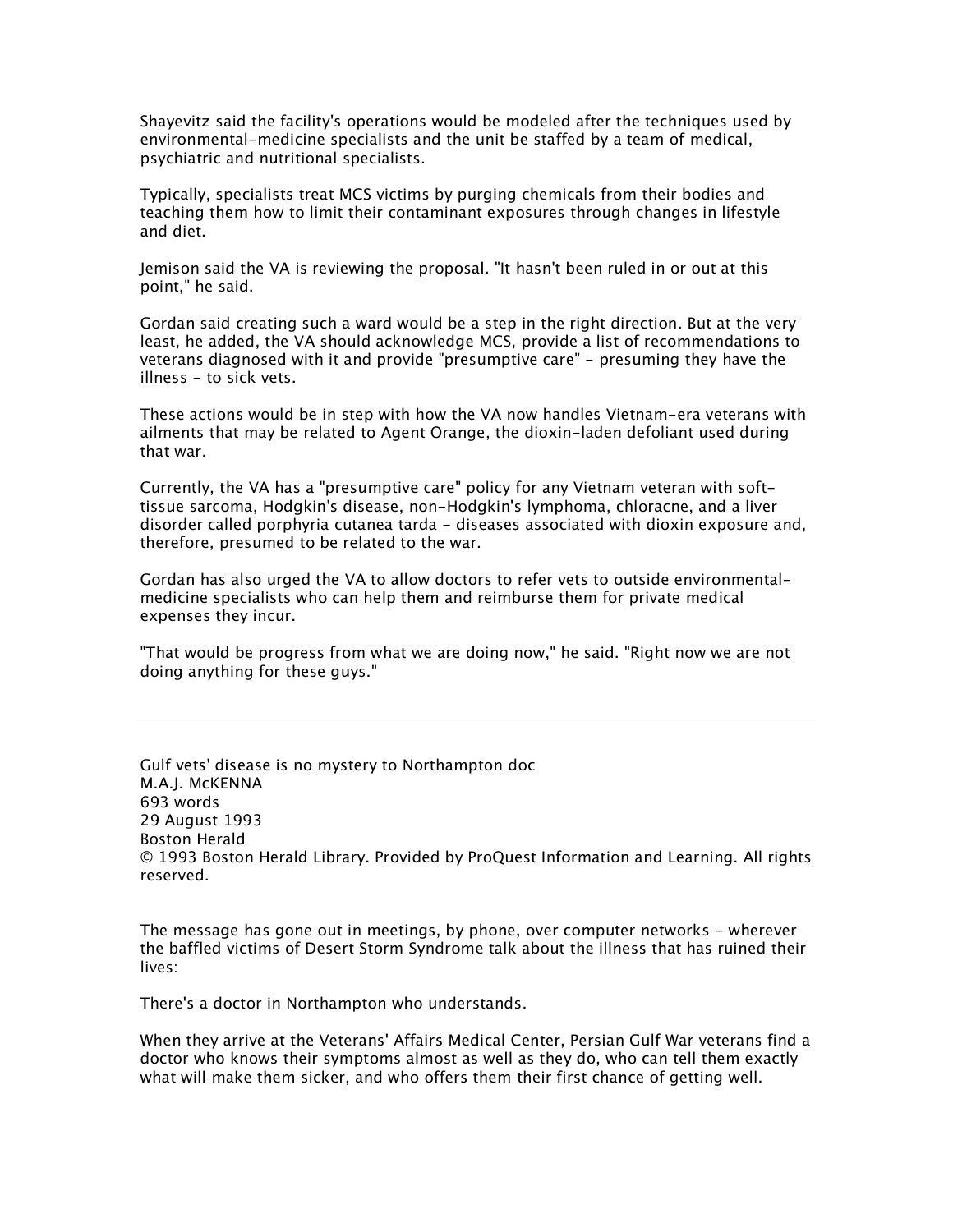That's because since 1989 - a year before the Gulf war began - physician Myra B. Shayevitz has suffered from the same bizarre symptoms now plaguing thousands of Gulf vets: Facial pain. Headaches. Rashes. Lack of concentration. Severe fatigue.

Dr. Shayevitz believes she and the veterans all suffer from multiple chemical sensitivity, a diagnosis so controversial that the medical profession has not formally recognized it. But it has been recognized by her hospital, and implicitly supported by the national Department of Veterans' Affairs, which is reviewing her proposal to create the first-ever treatment unit for the problem.

"I have gotten 100 percent enthusiastic support for this," she said. "This has been very important to me."

A pulmonary physician with degrees from Columbia and New York universities and two board certifications, Shayevitz was an unlikely candidate for a disease that some have dismissed as a form of hysteria.

(Those who accept MCS believe it is a kind of whole-body allergic reaction triggered by a combination of stress and exposure to high levels of certain chemicals such as cleansers and fuels.)

"In 1988 I had never heard of MCS," she said. "In 1989, I came down with a bewildering array of symptoms which completely incapacitated me. At the end of the day, I would be somewhere between being wired and feeling like I would keel over."

After a year of seeking help from various doctors, Shayevitz consulted an occupational specialist, who asked her to fill out a questionnaire.

"We're taught in medical school: If someone checks `yes' to everything, they're neurotic," she said. "I was afraid to check everything I had symptoms for, but there they were: funny bodily sensations, lack of concentration, feeling fatigued all the time, rashes, itchy skin, watery eyes, funny food cravings."

The specialist described MCS, a syndrome Shayevitz had never heard of, and sent her home for four months. She began the laborious process of figuring out the everyday chemicals that made her sick. It was a long list: Disinfectants, deodorants, strong scents and perfumes.

"If I left the house I wore a mask," she said. "And if I slept away I brought my own sheets and pillowcases and towels and soap, and a shower with a filter on it. And then I got well."

A year after Shayevitz returned to work, the first reports of mysteriously sick Gulf veterans began filtering into medical centers. By late 1992, the VA began directing its hospitals to seek them out, in an attempt to track down the source of what was being called "Desert Storm Syndrome" or "Gulf war disease."

Shayevitz still recalls the shock she got when she read the first reports.

"I thought, wait a minute, I know what they have!" she said. "So I volunteered to become the environmental physician for them, because having been there, I felt I could help. I know how very hard this is to contend with."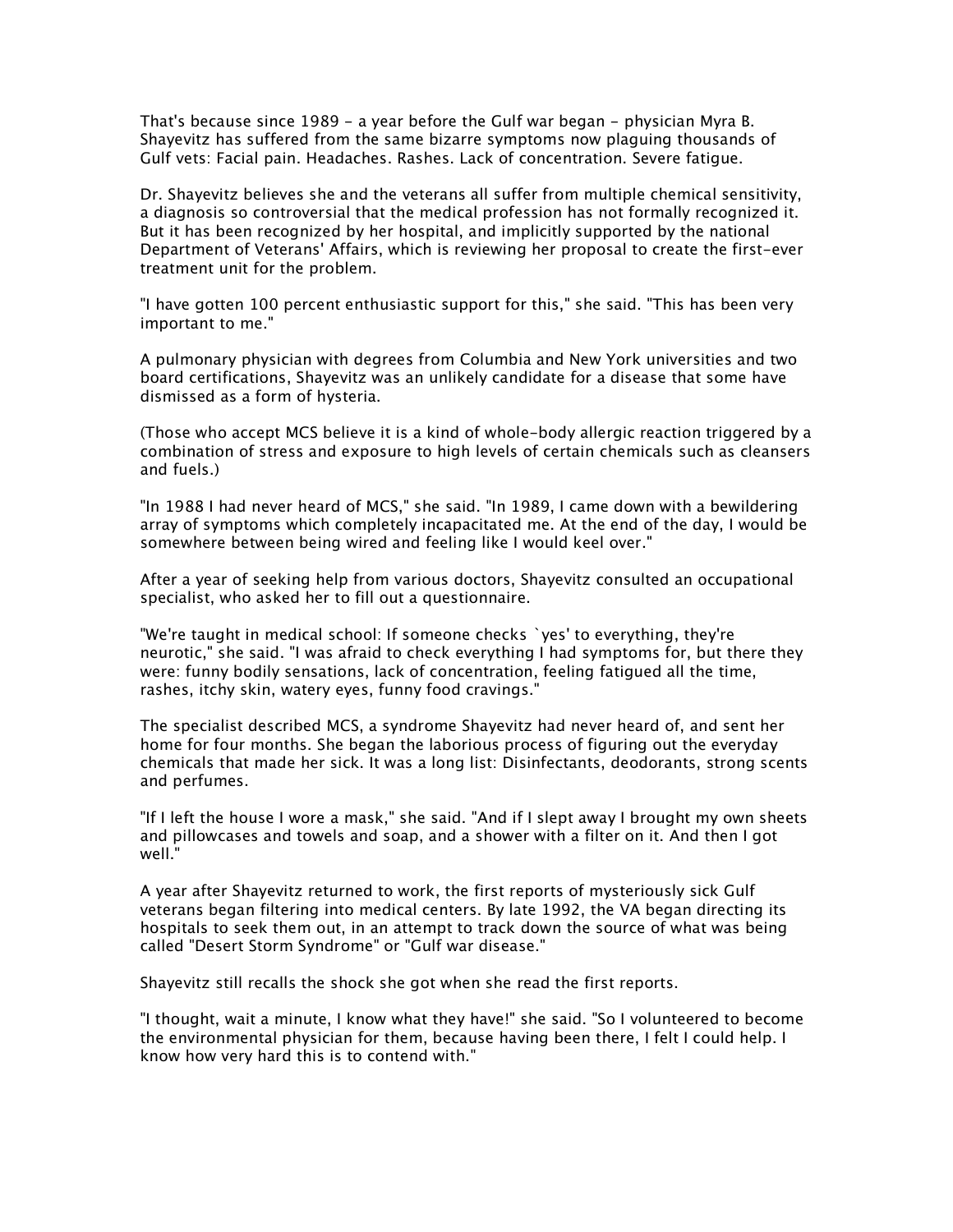Over the past 12 months, several Gulf vets have come to each weekly Desert Storm clinic; Shayevitz has diagnosed 12 with MCS. Another New England VA physician, Dr. Victor Gordan, has diagnosed more than 100.

The program she has created for them - a combination of rigidly controlled diet and environment, psychological support, and education - forms the basis of the treatment proposal submitted to VA headquarters this summer.

"This is not a quick fix - it requires discipline and concentration," Shayevitz said. "A veteran is not going to feel better in a few days. But they can in fact live symptom-free, or almost free. They can do very well."

VA launches study of Gulf vet illnesses &toxins NICK TATE; M.A.J. McKENNA 274 words 8 October 1993 Boston Herald © 1993 Boston Herald Library. Provided by ProQuest Information and Learning. All rights reserved.

The U.S. Department of Veterans Affairs has called in an independent scientific advisory group to conduct a long-term study of the possible links between environmental toxins and unexplained Persian Gulf War veterans' illnesses.

Under a new plan announced yesterday, the National Academy of Sciences will spend the next decade examining thousands of cases of sick vets and their potential connection to contaminants soldiers faced - including smoke from burning oil wells, radiation, tainted water and pesticides.

VA spokesman Terry Jemison said the study, authorized by Congress last year, will cost about \$500,000 per year, with a preliminary academy report due in 12 months.

He also said the NAS will seek comment from veterans groups, private health experts and environmental-medicine specialists who contend many vet ailments are symptoms of the controversial syndrome, "multiple chemical sensitivity," or MCS, due to exposure to chemicals that damage the brain and/or immune system.

"It will bring an independent scientific voice to the process," he said, "and provide the VA with recommendations, if it can identify connections that have eluded us in terms of diagnosis and research."

The study was hailed yesterday by U.S. Rep. Joseph P. Kennedy II (D-Brighton), who cosponsored the bill authorizing the NAS study, and veterans groups who have argued that environmental toxins are to blame for unexplained vet ailments - including lung and heart problems, bleeding gums and chronic fatigue.

In a related development, the VA said it plans to establish new VA environmental research centers focusing on Gulf health issues, including MCS.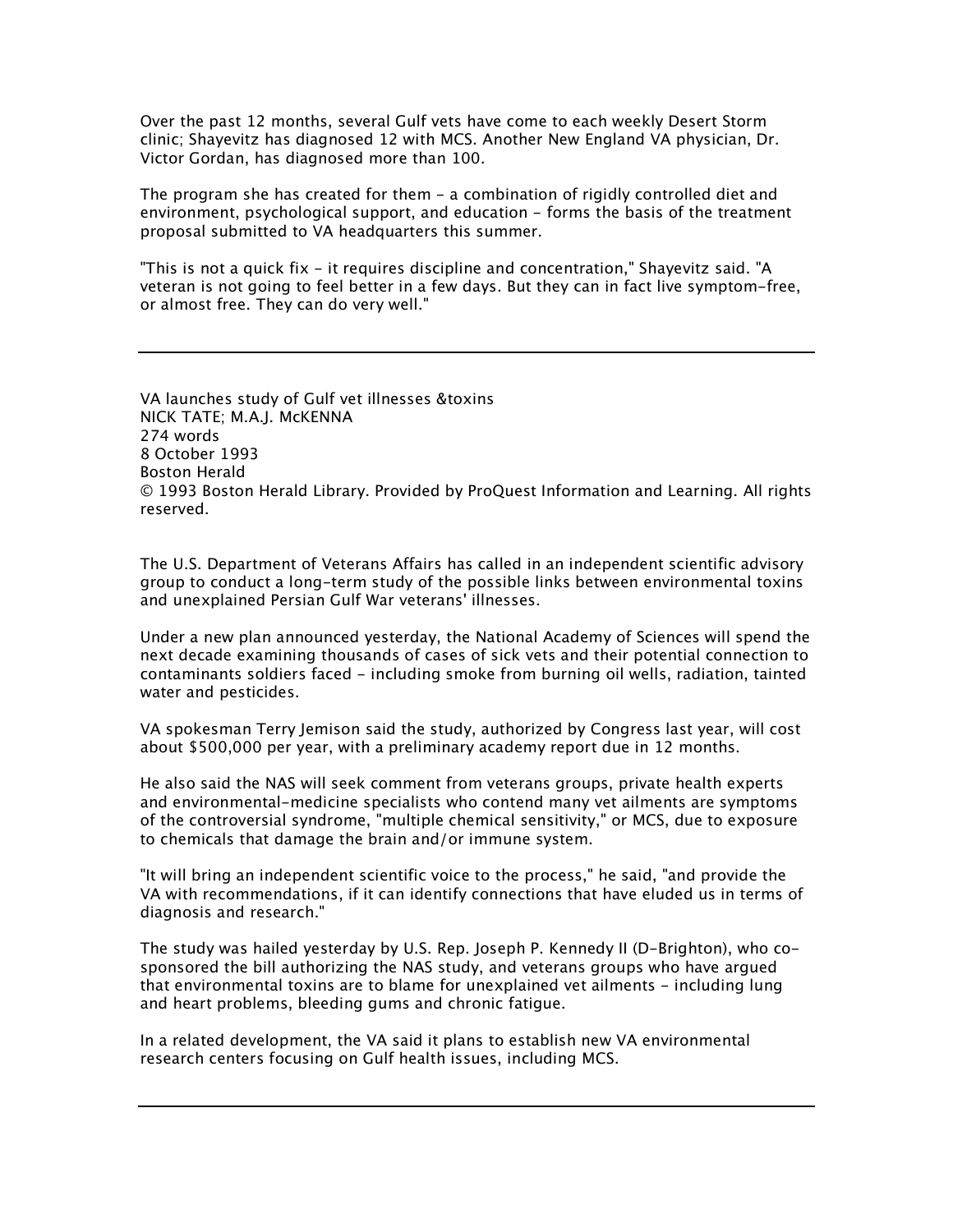VA probes chem weapon link to Gulf vets' ills NICK TATE and M.A.J. McKENNA 536 words 30 October 1993 © 1993 Boston Herald Library. Provided by ProQuest Information and Learning. All rights reserved.

The U.S. Department of Veterans Affairs is investigating whether some unexplained ailments among Persian Gulf troops may be due to chemical-warfare agents released when the allies bombed Iraqi weapons supplies.

In the wake of new claims that chemical- or biological-warfare agents in the Gulf may be responsible for some of the 6,100 undiagnosed vet ailments documented by the VA and thousands more claimed by vets' advocates, the American Legion yesterday called on the Pentagon to disclose all information about troop exposures to such materials.

Meanwhile, a handful of congressional leaders - led by U.S. Rep. Joseph P. Kennedy, a House Veterans Affairs Committee member - demanded that the VA step up its efforts to get to the bottom of the vexing "Gulf War Syndrome" health problems.

VA spokesman Terry Jemison said the department has never discounted the possibility that biological agents may account for some of the ailments.

"If there's something new, we are looking forward to what the military can provide us," he said. "We haven't ruled anything out."

But Kennedy charged the VA and Pentagon are moving too slowly to investigate reports of environmental links to the ailments, which have been reported by hundreds of New England veterans.

"We still have a sense of a hesitant Pentagon trying to debunk or demean the quality of any information that suggests there may be a problem here," said Kennedy (D-Brighton).

Czech authorities reported in July that their troops in the Gulf detected low-level traces of a nerve gas agent. But the Defense Department classified the document, making it unavailable to the public and Congress. Yesterday, the Pentagon acknowledged for the first time that troops might in fact have been exposed.

The controversy was touched off by a report this week in the Birmingham (Ala.) News claiming a physician at the Veterans Administration Medical Clinic in Tuskegee had diagnosed a veteran with "chemical-biological warfare exposure." The doctor later said he was mistaken.

Kennedy and others urged the Clinton administration to step up efforts to examine potential troop exposures to chemical warfare agents and other toxins that may have triggered veterans ailments, which have included joint aches, fatigue, lung, heart and neurological disorders.

Kennedy said information gathered by his office indicates U.S. battlefield monitors sounded "hundreds, if not thousands" of alarms, indicating the presence of low-level chemical agents, during the Gulf war. But because no major weapons hits were observed, the alarms were deemed "false positives."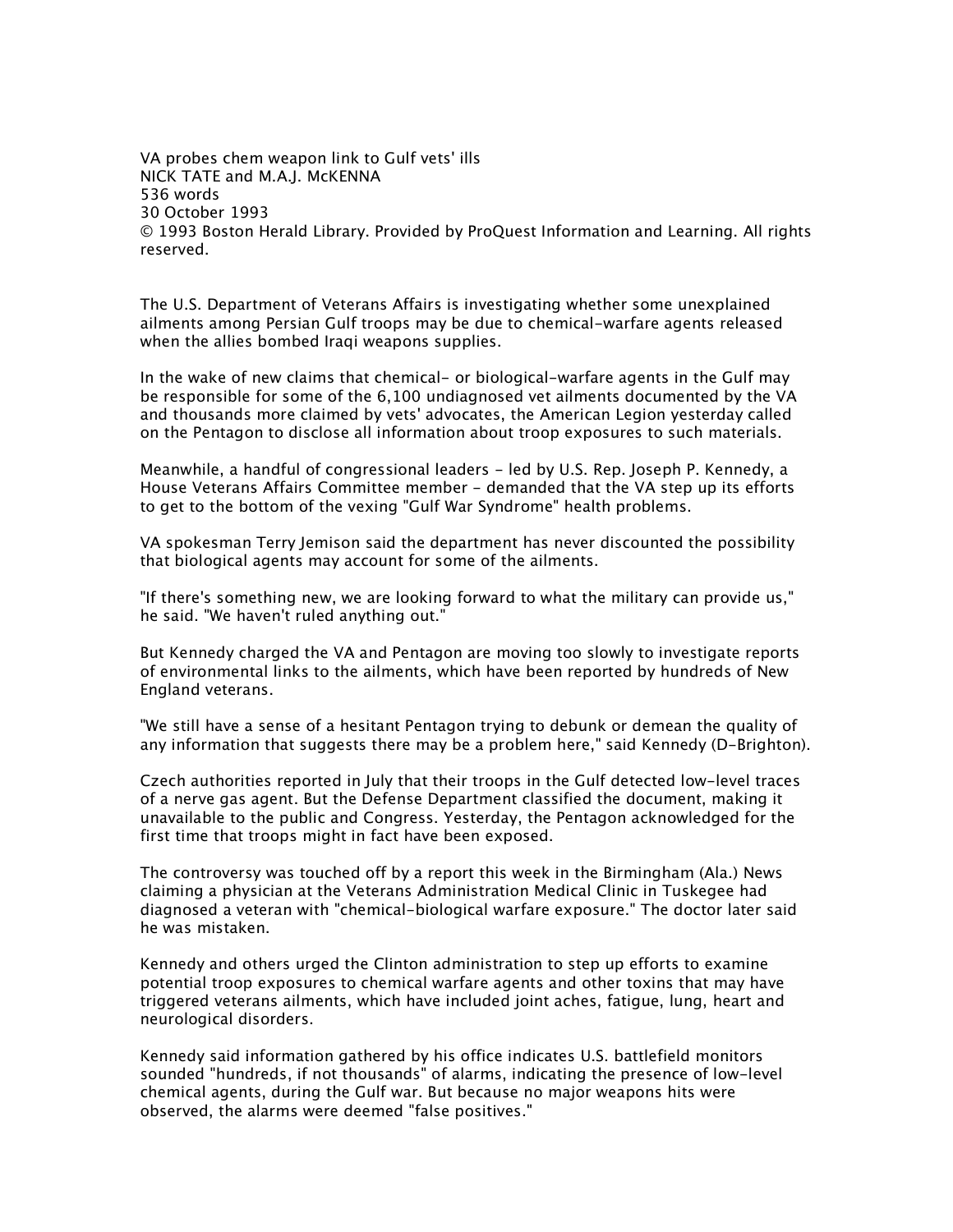The new data, Kennedy said, warrants a re-examination of those alarms.

"We have to have a full ... investigation of the results of the Czech study," said Kennedy, who participated in a classified Pentagon briefing on the issue this week.

Environmental health experts have contended the mysterious ailments may have been triggered by exposure to a wide variety of toxins - including smoke from burning oil wells, tainted water and vaccines, and radiation from uranium-tipped weapons.

But a source close to the VA said yesterday that chemical-warfare agents distributed over a wide area after ammunition dumps were bombed could have had the same effect

Ailing U.S. soldiers convinced of exposure M.A.J. McKENNA and NICK TATE 237 words 30 October 1993 © 1993 Boston Herald Library. Provided by ProQuest Information and Learning. All rights reserved.

The Department of Defense's agreement to investigate possible chemical/biological weapon exposure impresses Persian Gulf veterans about as much as the Pentagon's long denial of the possibility did.

Neither shakes their firm belief they were victims of such weapons - directly or indirectly.

"I believe we were exposed to a biological agent," said Tim Strolley of Fulton, Ill., a former Army Specialist with the 101st Airborne. "There is no doubt in my mind."

Strolley was stationed at King Khalid Military City in January 1991 when a weapons strike near the airfield was dismissed by commanders as an American missile gone astray.

Since his return, he has suffered from almost 50 different ailments, including bursitis, which his civilian doctor says will soon put him in a wheelchair.

Brian Martin of Niles, Mich., a former Army combat engineer, helped record the contents of an Iraqi ammunition dump after the cease-fire, and believes it contained chemical/biological weapons. When the dump was destroyed, he said, a cloud of the contents drifted over his unit 10 miles away.

A video he sent to his wife 12 days into the air war records his uneasiness at repeated chemical-warfare alarms, dubbed false positives by his commanders, which he now believes to have been the result of clouds of ammo dump debris floating through the area

Gulf vets testify about illnesses Stricken tell of chem exposure BY NICK TATE; M.A.J. MCKENNA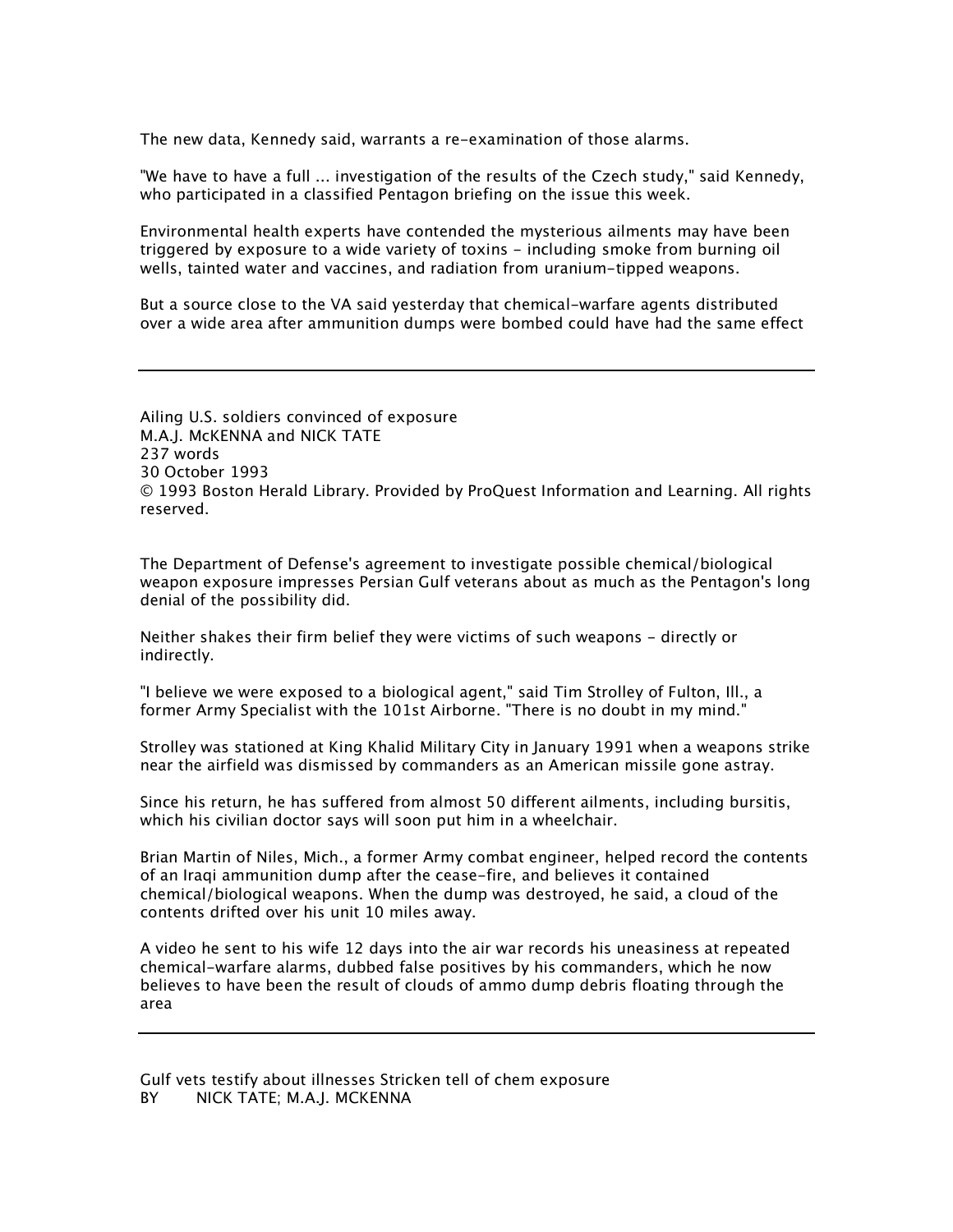## WC 558 words

PD 10 November 1993

SN Boston Herald

© 1993 Boston Herald Library. Provided by ProQuest Information and Learning. All rights reserved.

WASHINGTON - Contradicting repeated Pentagon claims, a handful of Persian Gulf War veterans with unexplained ailments provided Congress yesterday with compelling accounts of battlefield exposures to chemical-and biological-weapons agents.

At a special hearing of the U.S. House Veterans Affairs Committee, 15 Gulf War veterans detailed a handful of specific Scud-missile attacks and other incidents during the 1991 conflict that suggest low levels of chemical and biological agents may be at the root of unexplained health problems among some soldiers.

At the hearing, chaired by U.S. Rep. Joseph P. Kennedy II (D-Brighton), several of the vets accused Pentagon officials of failing to disclose information on the presence of such agents in the Gulf documented by Czechoslovakian officials and other sources.

Some also rapped the Department of Veterans Affairs for failing to aggressively track and treat veteran ailments that some health specialists have linked to petrochemicals and other war-related toxins.

U.S. Marine Sgt. Thomas Pinet of Athol told panel members numerous chemical-agent alarms sounded in the units he headed in Saudi Arabia during Scud attacks. Pinet, one of four New England veterans to testify, said a specific attack on Jan. 20, 1991, near Al-Jabail convinced him chemical agents were present.

"I'm not convinced it was because of a deliberate attack, but there were chemical agents in the air," said Pinet, 34, who has experienced chronic fatigue, memory loss, joint pain, chest pain and rashes since his Gulf duty. "It may have been the result of a vehicle driving over a bomb or (allied attacks on Iraqi munitions), but they were present."

Sgt. Cameron Harbison, a U.S. Army Reservist from Epsom, N.H., said many veterans were exposed to chemical and biological agents but are afraid to come forward. His unit, the 94th Military Police, was stationed near the site of numerous Scud attacks that set off alarms that were deemed "erroneous" by superiors.

Harbison, 36, also testified that a Feb. 25, 1991, Scud attack near Ad Dammam, Saudi Arabi, that tripped alarms left an oily film on military vehicles. After the hit, he began experiencing many of the hallmark symptoms of what has come to be known as "Persian Gulf War Syndrome" - including fatigue, mood swings, joint pain, hair and weight loss, numbness and diarrhea.

Also yesterday, four congressmen who served in Desert Storm - including one who has stated publicly that he suffers from the mysterious Persian Gulf Syndrome - called for hearings into the possibility of chemical-weapon use in the Gulf.

And they asked the chief medical authorities of each branch of the armed forces to explain whether active-duty personnel are receiving recognition and treatment - or are being frightened into silence by the threat of troop cuts.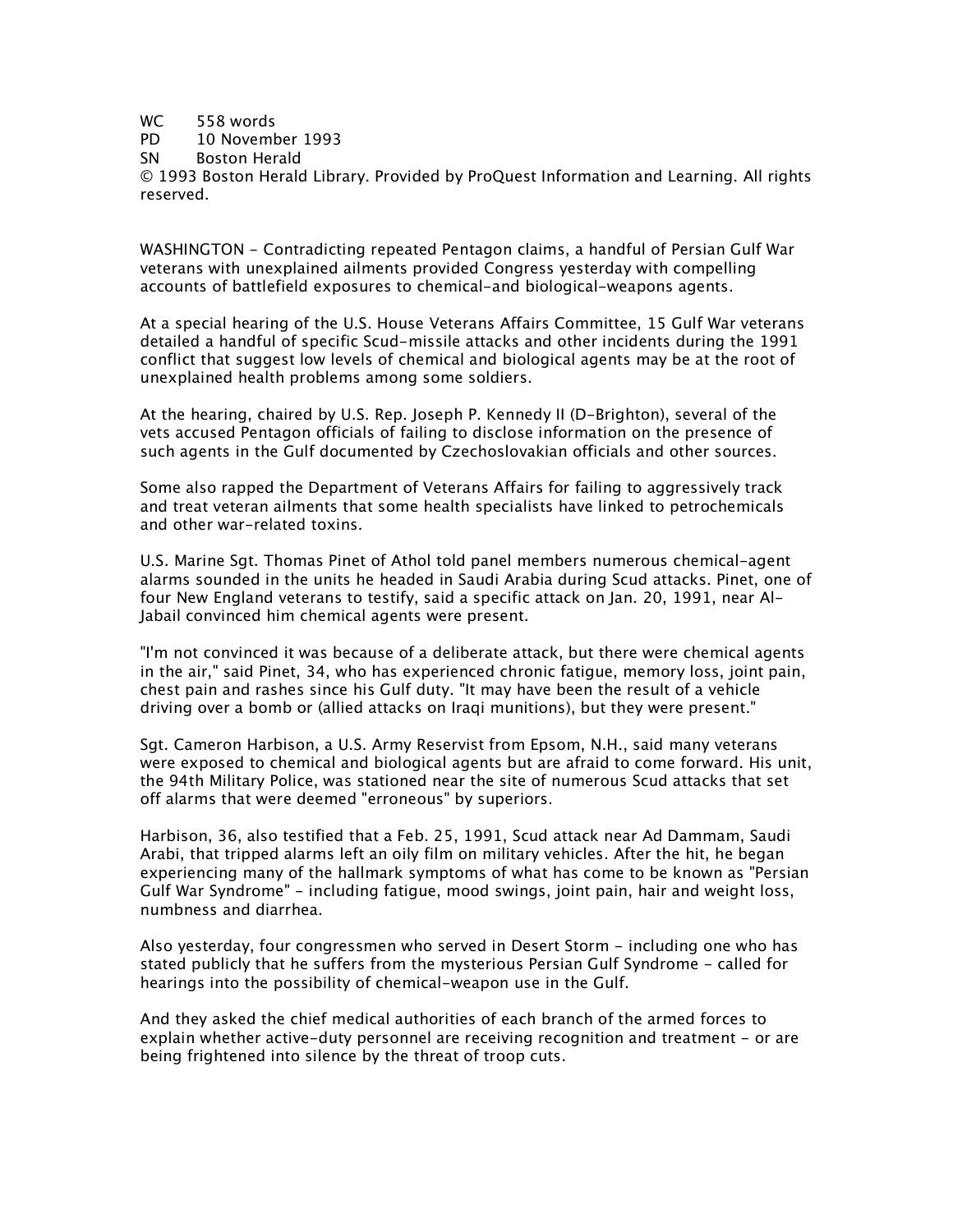The four - U.S. Reps Steve Buyer (R-Ind.); Paul McHale (D-Penn.); Mike Kreidler (D-Wash.); and Greg Laughlin (D-Texas) - said in letters to the House Armed Services Committee:

"We are concerned that the Department of Defense has been less than forthcoming with information on the use of chemical munitions in the Persian Gulf War. ... While we feel that causes of this illness are multi-faceted, the possibility of a chemical agent attack or leak cannot or should not be ignored."

Victims ask for `answers, not sympathy' M.A.J. McKENNA 264 words 17 November 1993 Boston Herald © 1993 Boston Herald Library. Provided by ProQuest Information and Learning. All rights reserved.

More sick veterans of the Persian Gulf War - including a Massachusetts resident enduring his third recurrence of a brain tumor - appeared before two congressional committees yesterday to relate the military medical establishment's indifference to their plight.

"I refuse to be misled with fabrications as to the reason why thousands of us are now ill and why many have died," Chris Dauer of Leominster told the Senate Veterans Affairs Committee. "I don't want sympathy, I want answers."

Dauer, echoing other vets appearing before the House and Senate, complained of indifference and misdirection by military doctors and the Department of Veterans Affairs.

"From the DOD briefings," said Rep. Joseph P. Kennedy II (D-Brighton), "it sounds like the Pentagon and our soldiers fought two different wars."

Several sets of testimony featured accounts of sick wives and children.

"I volunteered, so I have to take what I get," said former Airborne Ranger Troy Albuck of Illinois. "But (my wife and son) did not volunteer, they did not take my oath, they have been drafted against their will to fight the enemy. They fight untrained, they fight unarmed, and they will never receive the Purple Heart they earned and deserve."

Because yesterday's hearings spotlighted findings on chemical and biological agents, veterans focused on their suspicions of exposure to those weapons. But they also mentioned other possible culprits: smoke from burning oil wells, fumes from improperly fueled space heaters, broad-spectrum chemical exposure, local diseases, and reactions to vaccines and pills supplied by the military.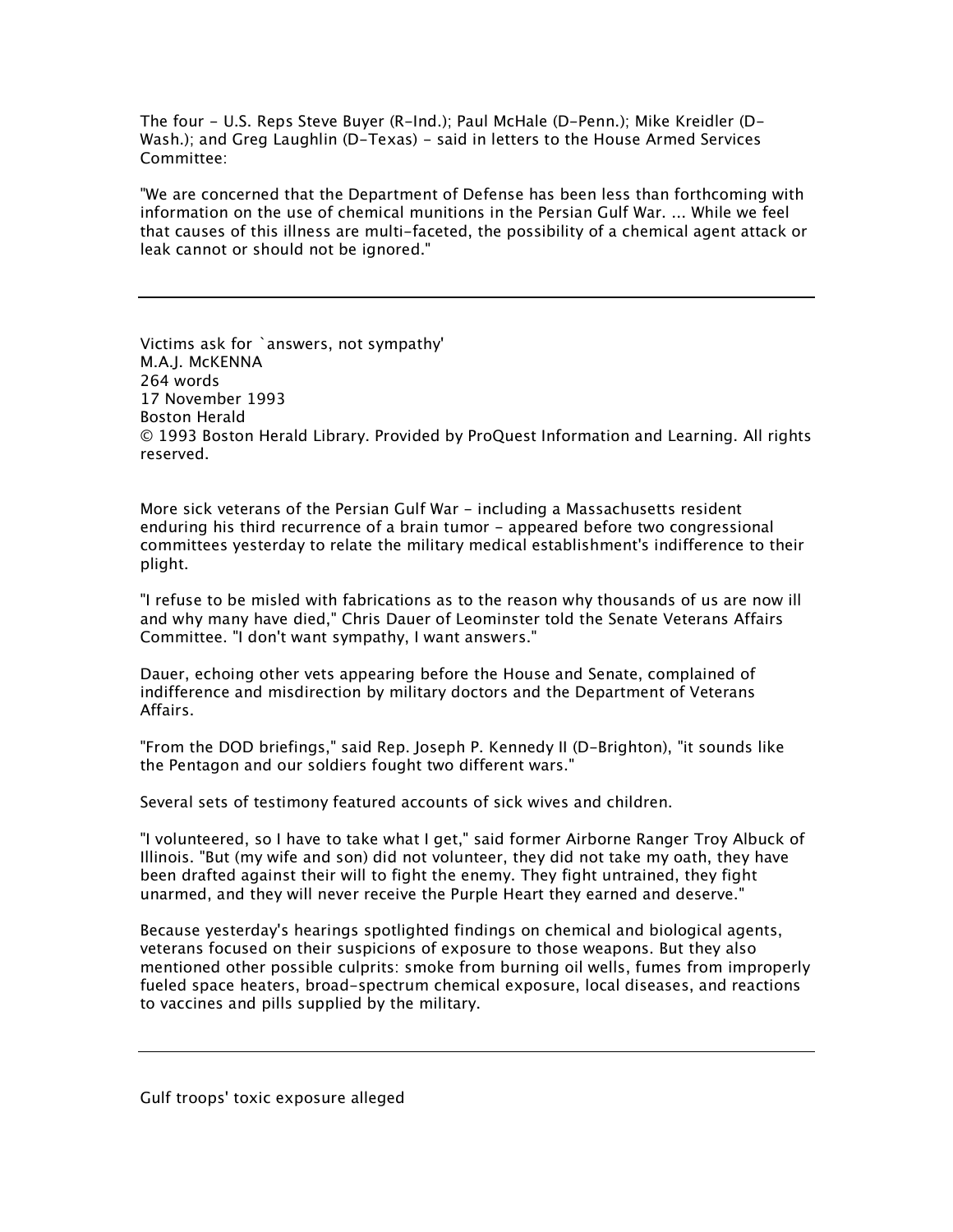M.A.J. McKENNA; NICK TATE 893 words 17 November 1993 Boston Herald © 1993 Boston Herald Library. Provided by ProQuest Information and Learning. All rights reserved.

WASHINGTON - Highlighting a series of startling, emotionally rendered revelations delivered to Congress yesterday was testimony that U.S. troops detected and confirmed the presence of chemical-weapon components during the Persian Gulf war - despite repeated Pentagon assurances no such exposure occurred.

A U.S. senator, investigating unexplained veteran illnesses, also made public formerly classified data indicating troops were very likely exposed to windborne debris from allied strikes on Iraqi chemical-weapons facilities.

The evidence, presented by U.S. Sen. Donald Riegle (D-Mich.), contradicts Pentagon claims that prevailing winds in the Gulf would have blown any toxic agents away from U.S. troops.

The revelations came during twin hearings on the Pentagon's response to so-called "Persian Gulf War Syndrome" before committees of the Senate and the House. In other testimony, members of Congress were also told:

Soldiers treated by a Department of Veterans Affairs physician show signs of exposure to not only chemical but biological weapons.

Alarms and detection devices used in the Gulf would not have detected biological weapons known to be in Iraq's arsenal.

And U.S. companies may be partially responsible for Iraq's possessing such weapons.

In the day's most stunning revelation, Marine Chief Warrant Officer Joseph Cottrell told the Senate Committee on Veterans' Affairs that in the early days of the ground war, he personally analyzed battlefield data from the most sophisticated chemical-sensing unit deployed to Kuwait.

In three different locations, the unit identified low levels of lewisite, a blistering agent, and mustard gas, Cottrell said. Two of the three reports were confirmed by later analysis, he said, but the computer tape proving the analysis was sent up the chain of command and lost.

"(The) blister agent (was) at levels below immediate threat to personnel," he said.

Backing up Cottrell was Riegle, who presented data debunking Pentagon assertions that winds in the Gulf blew destroyed-ammunition traces away from U.S. troops during a 1991 bombing raid in Saudi Arabia near the Kuwait border.

"There can be no doubt, based on the testimony you will hear today, that U.S. forces were exposed to chemical agents," he said.

Across the Hill, VA physician Dr. Charles Jackson told a House Veterans' Affairs subcommittee that he has treated a dozen soldiers who show signs of exposure to